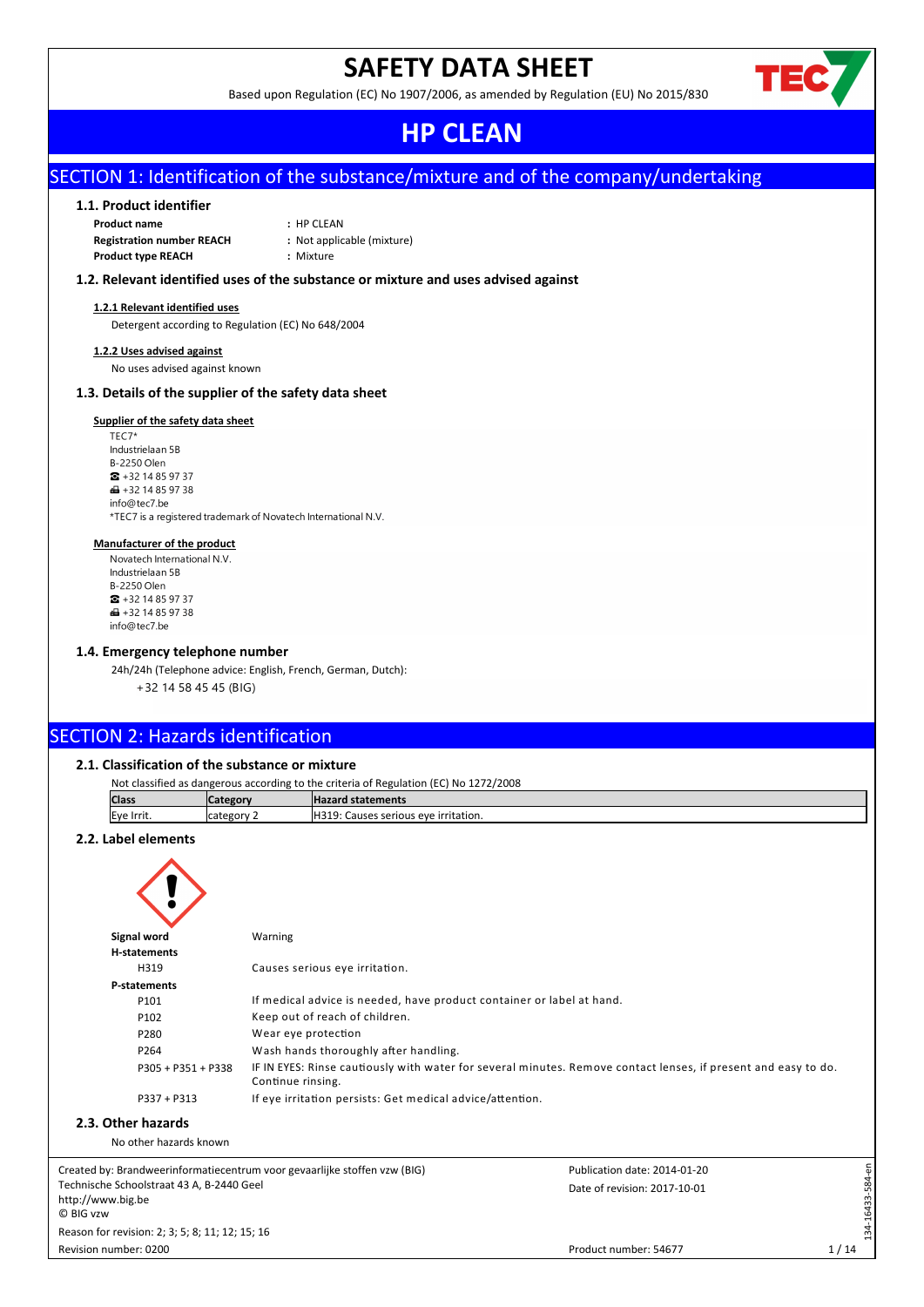# SECTION 3: Composition/information on ingredients

# **3.1. Substances**

Not applicable

# **3.2. Mixtures**

| <b>Name</b><br><b>REACH Registration No</b> | <b>CAS No</b><br><b>IEC No</b> | Conc. (C) | Classification according to CLP Note                                                                        |            | <b>Remark</b>        |
|---------------------------------------------|--------------------------------|-----------|-------------------------------------------------------------------------------------------------------------|------------|----------------------|
| 2-butoxyethanol<br>01-2119475108-36         | 111-76-2<br>l203-905-0         | C<5%      | Acute Tox. 4; H332<br>Acute Tox. 4; H312<br>Acute Tox. 4; H302<br>Skin Irrit. 2; H315<br>Eye Irrit. 2; H319 | (1)(2)(10) | <b>l</b> Constituent |
| alcohols, C9-11, ethoxylated                | 68439-46-3                     | C < 5%    | Acute Tox. 4; H302<br>Eye Dam. 1; H318<br>Skin Irrit. 2; H315                                               | (1)(10)    | <b>l</b> Constituent |
| propan-2-ol<br>01-2119457558-25             | 67-63-0<br>l200-661-7          | IC<5 %    | Flam. Lig. 2; H225<br>Eye Irrit. 2; H319<br><b>STOT SE 3; H336</b>                                          | (1)(2)(10) | <b>l</b> Constituent |

(1) For H-statements in full: see heading 16

(2) Substance with a Community workplace exposure limit

(10) Subject to restrictions of Annex XVII of Regulation (EC) No. 1907/2006

# SECTION 4: First aid measures

## **4.1. Description of first aid measures**

#### **General:**

If you feel unwell, seek medical advice.

# **After inhalation:**

Remove the victim into fresh air. Respiratory problems: consult a doctor/medical service.

#### **After skin contact:**

Rinse with water. Take victim to a doctor if irritation persists.

# **After eye contact:**

Rinse immediately with plenty of water. Remove contact lenses, if present and easy to do. Continue rinsing. Take victim to an ophthalmologist if irritation persists.

# **After ingestion:**

Rinse mouth with water. Do not induce vomiting. Consult a doctor/medical service if you feel unwell.

# **4.2. Most important symptoms and effects, both acute and delayed**

**4.2.1 Acute symptoms After inhalation:** No effects known. **After skin contact:** No effects known. **After eye contact:** Irritation of the eye tissue. **After ingestion:** AFTER INGESTION OF HIGH QUANTITIES: Vomiting. Abdominal pain. Diarrhoea. Dizziness. Headache. **4.2.2 Delayed symptoms**

#### No effects known.

# **4.3. Indication of any immediate medical attention and special treatment needed**

If applicable and available it will be listed below.

# **SECTION 5: Firefighting measures**

# **5.1. Extinguishing media**

# **5.1.1 Suitable extinguishing media:**

Small fire: Quick-acting ABC powder extinguisher, Quick-acting BC powder extinguisher, Quick-acting class B foam extinguisher, Quick-acting CO2 extinguisher. Major fire: Class B foam (alcohol-resistant), Water spray if puddle cannot expand.

### **5.1.2 Unsuitable extinguishing media:**

Small fire: Water (quick-acting extinguisher, reel); risk of puddle expansion. Major fire: Water; risk of puddle expansion.

# **5.2. Special hazards arising from the substance or mixture**

Upon combustion CO and CO2 are formed (carbon monoxide - carbon dioxide).

Reason for revision: 2; 3; 5; 8; 11; 12; 15; 16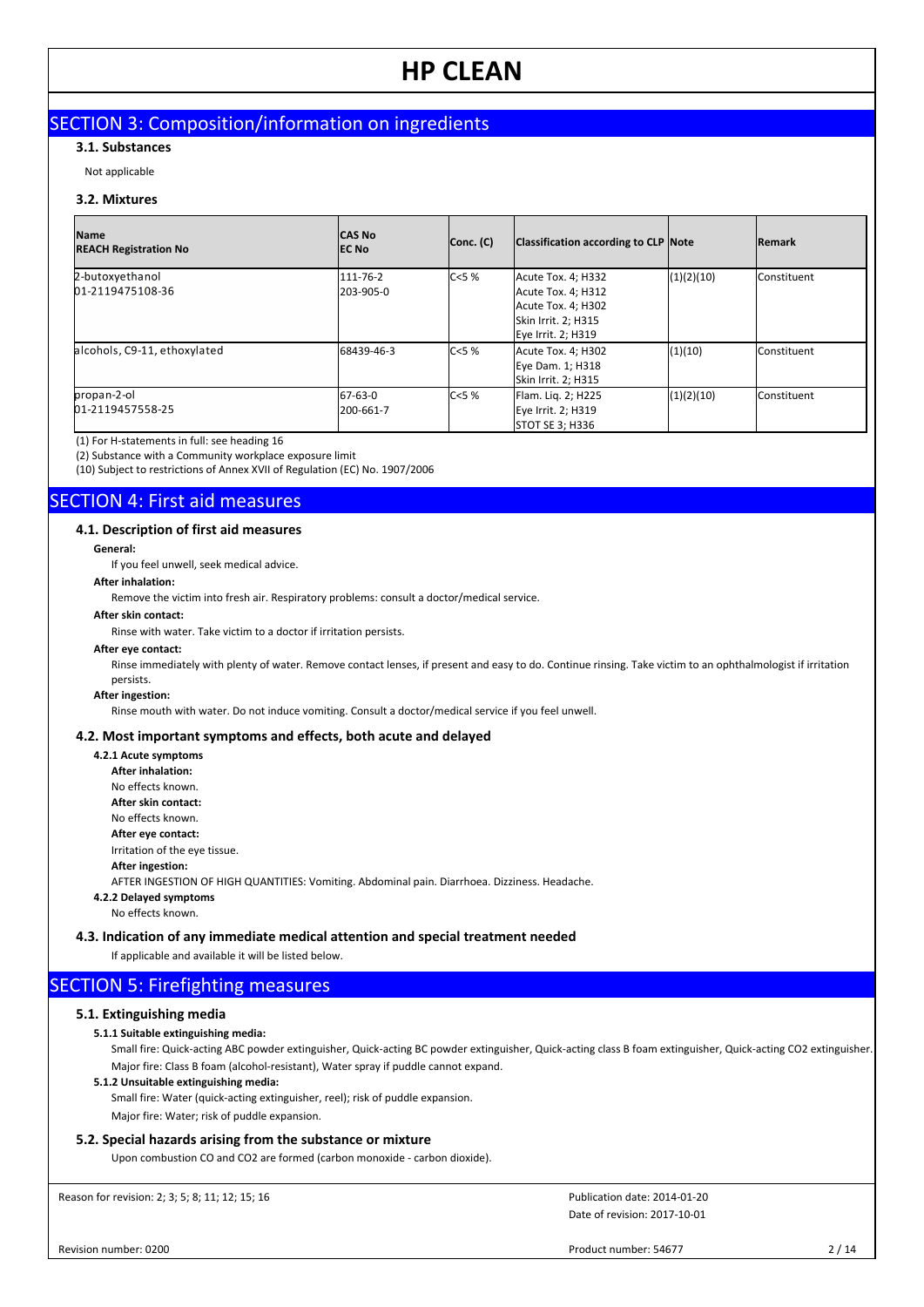# **5.3. Advice for firefighters**

# **5.3.1 Instructions:**

No specific fire-fighting instructions required.

**5.3.2 Special protective equipment for fire-fighters:**

Gloves. Safety glasses. Protective clothing. Heat/fire exposure: compressed air/oxygen apparatus.

# SECTION 6: Accidental release measures

# **6.1. Personal precautions, protective equipment and emergency procedures**

No naked flames. **6.1.1 Protective equipment for non-emergency personnel**

# See heading 8.2

**6.1.2 Protective equipment for emergency responders**

#### Gloves. Safety glasses. Protective clothing.

Suitable protective clothing

See heading 8.2

# **6.2. Environmental precautions**

Contain released product, pump into suitable containers. Plug the leak, cut off the supply.

### **6.3. Methods and material for containment and cleaning up**

Take up liquid spill into absorbent material. Scoop absorbed substance into closing containers. Clean contaminated surfaces with an excess of water. Wash clothing and equipment after handling.

# **6.4. Reference to other sections**

See heading 13.

# SECTION 7: Handling and storage

The information in this section is a general description. If applicable and available, exposure scenarios are attached in annex. Always use the relevant exposure scenarios that correspond to your identified use.

## **7.1. Precautions for safe handling**

Keep away from naked flames/heat. In finely divided state: use spark-/explosionproof appliances. Finely divided: keep away from ignition sources/sparks. Observe normal hygiene standards. Keep container tightly closed.

### **7.2. Conditions for safe storage, including any incompatibilities**

#### **7.2.1 Safe storage requirements:**

Store in a cool area. Keep container in a well-ventilated place. Meet the legal requirements. Max. storage time: 365 day(s).

- **7.2.2 Keep away from:**
	- Heat sources.

#### **7.2.3 Suitable packaging material:**

Synthetic material.

### **7.2.4 Non suitable packaging material:**

Metal.

## **7.3. Specific end use(s)**

If applicable and available, exposure scenarios are attached in annex. See information supplied by the manufacturer.

# SECTION 8: Exposure controls/personal protection

# **8.1. Control parameters**

# **8.1.1 Occupational exposure**

**a) Occupational exposure limit values**

If limit values are applicable and available these will be listed below.

**EU**

| 2-Butoxyethanol | Time-weighted average exposure limit 8 h (Indicative occupational<br>lexposure limit value) | $20$ ppm              |
|-----------------|---------------------------------------------------------------------------------------------|-----------------------|
|                 | Time-weighted average exposure limit 8 h (Indicative occupational<br>lexposure limit value) | 98 mg/m <sup>3</sup>  |
|                 | (Short time value (Indicative occupational exposure limit value)                            | 50 ppm                |
|                 | Short time value (Indicative occupational exposure limit value)                             | 246 mg/m <sup>3</sup> |

**Belgium**

Reason for revision: 2; 3; 5; 8; 11; 12; 15; 16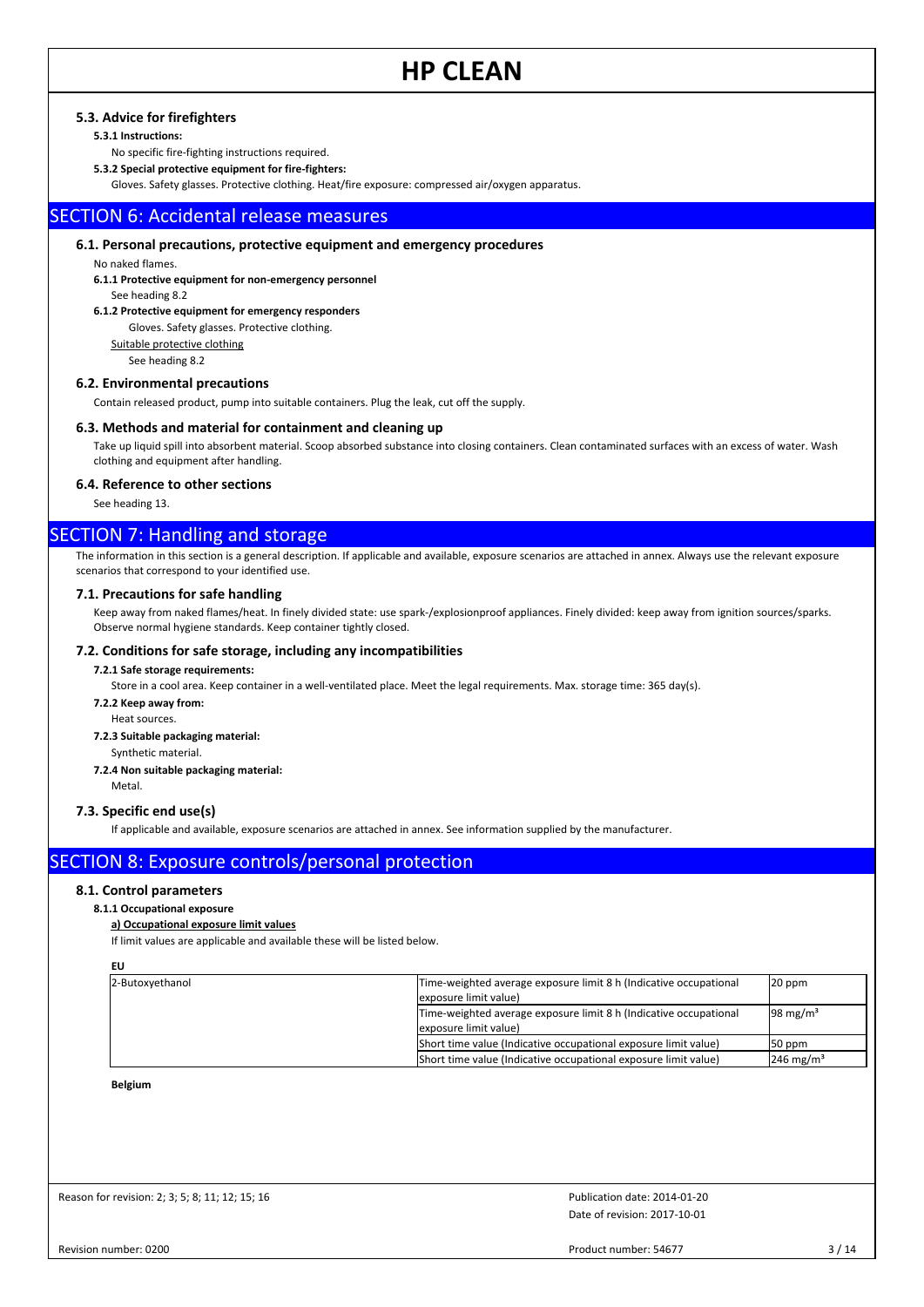| 2-Butoxyéthanol                                                                 |                                       | Time-weighted average exposure limit 8 h                                                                     |                                                          |                                                         | 20 ppm                  |
|---------------------------------------------------------------------------------|---------------------------------------|--------------------------------------------------------------------------------------------------------------|----------------------------------------------------------|---------------------------------------------------------|-------------------------|
|                                                                                 |                                       | Time-weighted average exposure limit 8 h                                                                     |                                                          |                                                         | 98 mg/m $3$             |
|                                                                                 |                                       | Short time value                                                                                             |                                                          |                                                         | 50 ppm                  |
|                                                                                 |                                       | Short time value                                                                                             |                                                          |                                                         | $246$ mg/m <sup>3</sup> |
| Alcool isopropylique                                                            |                                       | Time-weighted average exposure limit 8 h                                                                     |                                                          |                                                         | 200 ppm                 |
|                                                                                 |                                       | Time-weighted average exposure limit 8 h                                                                     |                                                          |                                                         | 500 mg/m <sup>3</sup>   |
|                                                                                 |                                       | Short time value                                                                                             |                                                          |                                                         | 400 ppm                 |
|                                                                                 |                                       | Short time value                                                                                             |                                                          |                                                         | 1000 mg/m <sup>3</sup>  |
| <b>The Netherlands</b>                                                          |                                       |                                                                                                              |                                                          |                                                         |                         |
| 2-Butoxyethanol                                                                 |                                       | Time-weighted average exposure limit 8 h (Public occupational exposure 20 ppm<br>limit value)                |                                                          |                                                         |                         |
|                                                                                 |                                       | Time-weighted average exposure limit 8 h (Public occupational exposure 100 mg/m <sup>3</sup><br>limit value) |                                                          |                                                         |                         |
|                                                                                 |                                       | Short time value (Public occupational exposure limit value)                                                  |                                                          |                                                         | 50 ppm                  |
|                                                                                 |                                       | Short time value (Public occupational exposure limit value)                                                  |                                                          |                                                         | $246 \text{ mg/m}^3$    |
|                                                                                 |                                       |                                                                                                              |                                                          |                                                         |                         |
| France<br>2-Butoxyéthanol                                                       |                                       | Time-weighted average exposure limit 8 h (VRC: Valeur réglementaire                                          |                                                          |                                                         | 10 ppm                  |
|                                                                                 |                                       | contraignante)                                                                                               |                                                          |                                                         |                         |
|                                                                                 |                                       | Time-weighted average exposure limit 8 h (VRC: Valeur réglementaire                                          |                                                          |                                                         | 49 mg/m <sup>3</sup>    |
|                                                                                 |                                       | contraignante)                                                                                               |                                                          |                                                         |                         |
|                                                                                 |                                       | Short time value (VRC: Valeur réglementaire contraignante)                                                   |                                                          |                                                         | 50 ppm                  |
|                                                                                 |                                       | Short time value (VRC: Valeur réglementaire contraignante)                                                   |                                                          |                                                         | $246$ mg/m <sup>3</sup> |
| Alcool isopropylique                                                            |                                       | Short time value (VL: Valeur non réglementaire indicative)                                                   |                                                          |                                                         | 400 ppm                 |
|                                                                                 |                                       | Short time value (VL: Valeur non réglementaire indicative)                                                   |                                                          |                                                         | 980 mg/m <sup>3</sup>   |
| Germany                                                                         |                                       |                                                                                                              |                                                          |                                                         |                         |
| 2-Butoxyethanol                                                                 |                                       | Time-weighted average exposure limit 8 h (TRGS 900)                                                          |                                                          |                                                         | 10 ppm                  |
|                                                                                 |                                       | Time-weighted average exposure limit 8 h (TRGS 900)                                                          |                                                          |                                                         | 49 mg/m $3$             |
| Propan-2-ol                                                                     |                                       | Time-weighted average exposure limit 8 h (TRGS 900)                                                          |                                                          |                                                         | 200 ppm                 |
|                                                                                 |                                       | Time-weighted average exposure limit 8 h (TRGS 900)                                                          |                                                          |                                                         | 500 mg/m <sup>3</sup>   |
|                                                                                 |                                       |                                                                                                              |                                                          |                                                         |                         |
| UK                                                                              |                                       |                                                                                                              |                                                          |                                                         |                         |
| 2-Butoxyethanol                                                                 |                                       | Time-weighted average exposure limit 8 h (Workplace exposure limit                                           |                                                          |                                                         | 25 ppm                  |
|                                                                                 |                                       | (EH40/2005))<br>Time-weighted average exposure limit 8 h (Workplace exposure limit                           |                                                          |                                                         | $123$ mg/m <sup>3</sup> |
|                                                                                 |                                       | (EH40/2005))                                                                                                 |                                                          |                                                         |                         |
|                                                                                 |                                       | Short time value (Workplace exposure limit (EH40/2005))                                                      |                                                          |                                                         |                         |
|                                                                                 |                                       | $246$ mg/m <sup>3</sup><br>Short time value (Workplace exposure limit (EH40/2005))                           |                                                          |                                                         |                         |
| Propan-2-ol                                                                     |                                       | Time-weighted average exposure limit 8 h (Workplace exposure limit                                           | 400 ppm                                                  |                                                         |                         |
|                                                                                 |                                       | (EH40/2005))                                                                                                 |                                                          |                                                         | 999 mg/m <sup>3</sup>   |
|                                                                                 |                                       | Time-weighted average exposure limit 8 h (Workplace exposure limit                                           |                                                          |                                                         |                         |
|                                                                                 |                                       | (EH40/2005))                                                                                                 |                                                          |                                                         |                         |
|                                                                                 |                                       | Short time value (Workplace exposure limit (EH40/2005))                                                      |                                                          |                                                         |                         |
|                                                                                 |                                       | Short time value (Workplace exposure limit (EH40/2005))                                                      |                                                          |                                                         | 1250 mg/m <sup>3</sup>  |
| USA (TLV-ACGIH)                                                                 |                                       |                                                                                                              |                                                          |                                                         |                         |
| 2-Butoxyethanol (EGBE)                                                          |                                       | Time-weighted average exposure limit 8 h (TLV - Adopted Value)                                               |                                                          |                                                         | 20 ppm                  |
| 2-propanol                                                                      |                                       | Time-weighted average exposure limit 8 h (TLV - Adopted Value)                                               |                                                          |                                                         | 200 ppm                 |
|                                                                                 |                                       | Short time value (TLV - Adopted Value)<br>400 ppm                                                            |                                                          |                                                         |                         |
| b) National biological limit values                                             |                                       |                                                                                                              |                                                          |                                                         |                         |
| If limit values are applicable and available these will be listed below.        |                                       |                                                                                                              |                                                          |                                                         |                         |
| Germany                                                                         |                                       |                                                                                                              |                                                          |                                                         |                         |
| 2-Butoxyethanol (Butoxyessigsäure (nach Urin: expositionsende, bzw. schichtende |                                       |                                                                                                              | 150 mg/g Kreatinin 11/2016 Ständige Senatskommission zur |                                                         |                         |
| Hydrolyse))                                                                     | bei langzeitexposition: nach mehreren |                                                                                                              |                                                          | Prüfung gesundheitsschädlicher                          |                         |
|                                                                                 | vorangegangenen schichten             |                                                                                                              |                                                          | Arbeitsstoffe der DFG                                   |                         |
| 2-Butoxyethanol (Butoxyessigsäure)                                              |                                       | Urin: bei langzeitexposition: am schichtende nach                                                            | $100$ mg/l                                               | 11/2012 Ständige Senatskommission zur                   |                         |
|                                                                                 | mehreren vorangegangenen schichten    |                                                                                                              |                                                          | Prüfung gesundheitsschädlicher                          |                         |
|                                                                                 |                                       |                                                                                                              |                                                          | Arbeitsstoffe der DFG                                   |                         |
| Propan-2-ol (Aceton)                                                            |                                       | Urin: expositionsende, bzw. schichtende                                                                      | $25 \text{ mg/l}$                                        | 11/2012 Ständige Senatskommission zur                   |                         |
|                                                                                 |                                       |                                                                                                              |                                                          | Prüfung gesundheitsschädlicher                          |                         |
|                                                                                 |                                       |                                                                                                              |                                                          | Arbeitsstoffe der DFG                                   |                         |
| Propan-2-ol (Aceton)                                                            |                                       | Vollblut: expositionsende, bzw. schichtende                                                                  | 25 mg/l                                                  | 11/2012 Ständige Senatskommission zur                   |                         |
|                                                                                 |                                       |                                                                                                              |                                                          | Prüfung gesundheitsschädlicher<br>Arbeitsstoffe der DFG |                         |
|                                                                                 |                                       |                                                                                                              |                                                          |                                                         |                         |
|                                                                                 |                                       | <b>Reduktion auf</b><br>11/2012 Ständige Senatskommission zur                                                |                                                          |                                                         |                         |
| Vitamin K-Antagonisten (Quick-Wert)                                             | Vollblut: keine beschränkung          |                                                                                                              | nicht weniger als                                        | Prüfung gesundheitsschädlicher                          |                         |

Reason for revision: 2; 3; 5; 8; 11; 12; 15; 16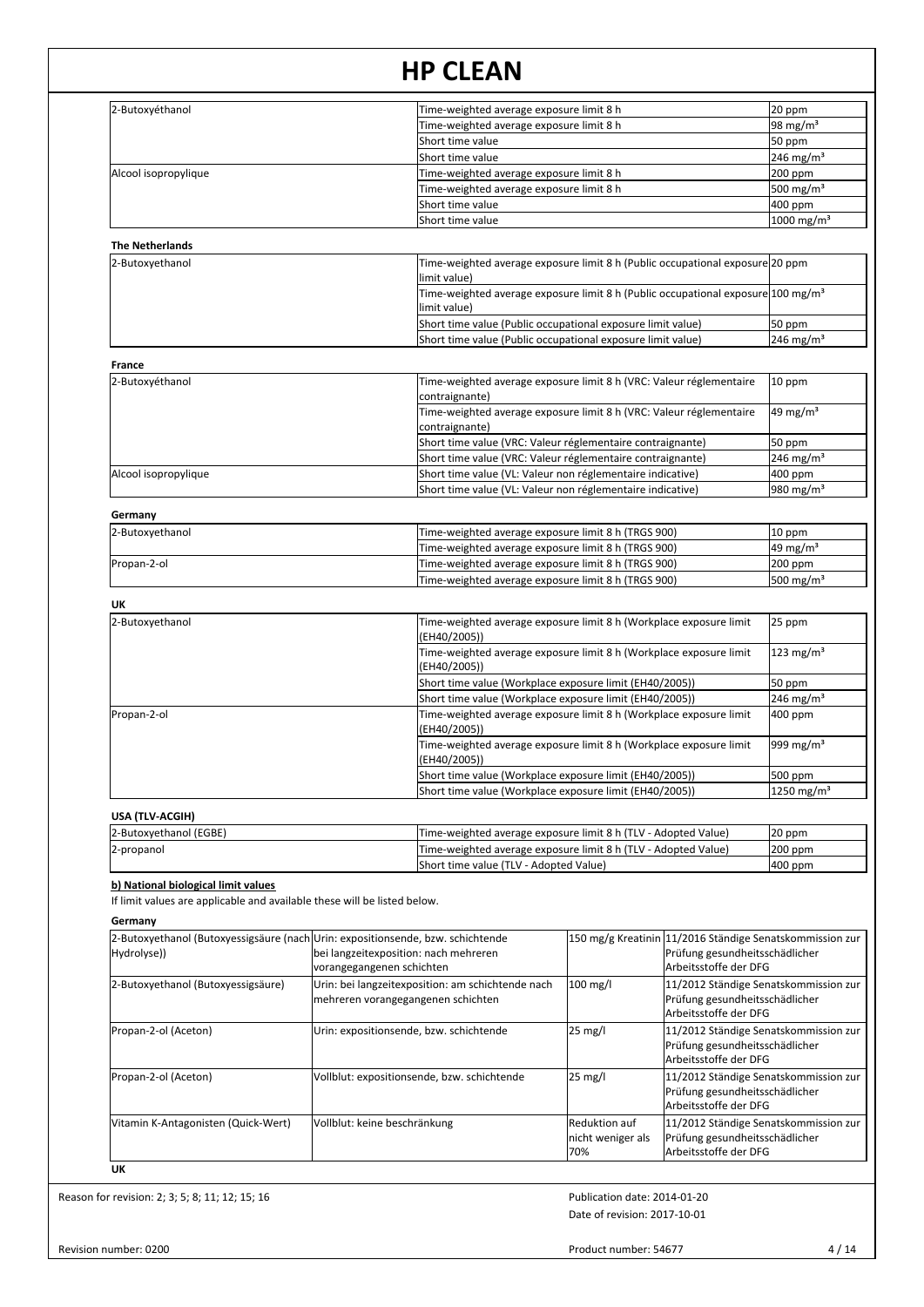| 2-Butoxyethanol (butoxyacetic acid)                                                                                                                 | Urine: post shift           |                                                                      | 240 mmol/mol                                    |               |
|-----------------------------------------------------------------------------------------------------------------------------------------------------|-----------------------------|----------------------------------------------------------------------|-------------------------------------------------|---------------|
|                                                                                                                                                     |                             |                                                                      | creatinine                                      |               |
| USA (BEI-ACGIH)                                                                                                                                     |                             |                                                                      |                                                 |               |
| 2-buthoxyethanol (Butoxyacetic acid<br>(BAA))                                                                                                       | urine: end of shift         |                                                                      | 200 mg/g<br>creatinine                          |               |
| 2-Propanol (Acetone)                                                                                                                                |                             | Urine: end of shift at end of workweek                               | 40 mg/L                                         |               |
| 8.1.2 Sampling methods                                                                                                                              |                             |                                                                      |                                                 |               |
| <b>Product name</b>                                                                                                                                 |                             | <b>Test</b>                                                          | <b>Number</b>                                   |               |
| 2-Butoxyethanol (Alcohols IV)                                                                                                                       |                             | <b>NIOSH</b>                                                         | 1403                                            |               |
| 2-Butoxyethanol (Butyl Cellosolve solvent)<br>Butoxyacetic acid                                                                                     |                             | OSHA<br>NIOSH                                                        | 83<br>8316                                      |               |
| Butyl cellosolve (Volatile Organic compounds)                                                                                                       |                             | NIOSH                                                                | 2549                                            |               |
| <b>Butyl Cellosolve</b>                                                                                                                             |                             | OSHA                                                                 | 83                                              |               |
| Isopropanol (Volatile Organic compounds)                                                                                                            |                             | <b>NIOSH</b>                                                         | 2549                                            |               |
| (Isopropyl Alcohol (Alcohols I                                                                                                                      |                             | <b>NIOSH</b><br><b>OSHA</b>                                          | 1400<br>109                                     |               |
| Isopropyl Alcohol<br>8.1.3 Applicable limit values when using the substance or mixture as intended                                                  |                             |                                                                      |                                                 |               |
| If limit values are applicable and available these will be listed below.<br>8.1.4 DNEL/PNEC values<br><b>DNEL/DMEL - Workers</b><br>2-butoxyethanol |                             |                                                                      |                                                 |               |
| <b>Effect level (DNEL/DMEL)</b>                                                                                                                     | Type                        |                                                                      | Value                                           | Remark        |
| <b>DNEL</b>                                                                                                                                         |                             | Long-term systemic effects inhalation                                | 98 mg/m <sup>3</sup>                            |               |
|                                                                                                                                                     |                             | Acute systemic effects inhalation<br>Acute local effects inhalation  | 1091 mg/m <sup>3</sup><br>246 mg/m <sup>3</sup> |               |
|                                                                                                                                                     |                             | Long-term systemic effects dermal                                    | 125 mg/kg bw/day                                |               |
|                                                                                                                                                     |                             | Acute systemic effects dermal                                        | 89 mg/kg bw/day                                 |               |
| propan-2-ol                                                                                                                                         |                             |                                                                      |                                                 |               |
| Effect level (DNEL/DMEL)<br><b>DNEL</b>                                                                                                             | Type                        | Long-term systemic effects inhalation                                | Value<br>500 mg/m <sup>3</sup>                  | Remark        |
|                                                                                                                                                     |                             | Long-term systemic effects dermal                                    | 888 mg/kg bw/day                                |               |
| 2-butoxyethanol<br>Effect level (DNEL/DMEL)<br><b>DNEL</b>                                                                                          | Type                        | Long-term systemic effects inhalation                                | Value<br>59 mg/m $3$                            | Remark        |
|                                                                                                                                                     |                             | Acute systemic effects inhalation<br>Acute local effects inhalation  | 426 mg/m <sup>3</sup><br>147 mg/m $3$           |               |
|                                                                                                                                                     |                             | Long-term systemic effects dermal                                    | 75 mg/kg bw/day                                 |               |
|                                                                                                                                                     |                             | Acute systemic effects dermal                                        | 89 mg/kg bw/day                                 |               |
|                                                                                                                                                     | Acute systemic effects oral | Long-term systemic effects oral                                      | 6.3 mg/kg bw/day<br>26.7 mg/kg bw/day           |               |
| propan-2-ol                                                                                                                                         |                             |                                                                      |                                                 |               |
| <b>Effect level (DNEL/DMEL)</b>                                                                                                                     | Type                        |                                                                      | Value                                           | <b>Remark</b> |
| <b>DNEL</b>                                                                                                                                         |                             | Long-term systemic effects inhalation                                | $89 \text{ mg/m}^3$                             |               |
|                                                                                                                                                     |                             | Long-term systemic effects dermal<br>Long-term systemic effects oral | 319 mg/kg bw/day<br>26 mg/kg bw/day             |               |
| <b>PNEC</b>                                                                                                                                         |                             |                                                                      |                                                 |               |
| 2-butoxyethanol                                                                                                                                     |                             |                                                                      |                                                 |               |
|                                                                                                                                                     |                             | Value                                                                | Remark                                          |               |
| <b>Compartments</b>                                                                                                                                 |                             | $8.8$ mg/l<br>0.88 mg/l                                              |                                                 |               |
| Fresh water                                                                                                                                         |                             |                                                                      |                                                 |               |
| Marine water<br>Aqua (intermittent releases)                                                                                                        |                             | 9.1 mg/l                                                             |                                                 |               |
| <b>STP</b>                                                                                                                                          |                             | 463 mg/l                                                             |                                                 |               |
| Fresh water sediment                                                                                                                                |                             | 34.6 mg/kg sediment dw                                               |                                                 |               |
| Marine water sediment                                                                                                                               |                             | 3.46 mg/kg sediment dw                                               |                                                 |               |
| Soil                                                                                                                                                |                             | 2.33 mg/kg soil dw                                                   |                                                 |               |
| Oral<br>propan-2-ol                                                                                                                                 |                             | $0.02$ g/kg food                                                     |                                                 |               |
| <b>Compartments</b>                                                                                                                                 |                             | Value                                                                | Remark                                          |               |
| Fresh water                                                                                                                                         |                             | 140.9 mg/l                                                           |                                                 |               |
| Marine water                                                                                                                                        |                             | $140.9 \text{ mg/l}$                                                 |                                                 |               |
| Aqua (intermittent releases)                                                                                                                        |                             | 140.9 mg/l                                                           |                                                 |               |
| STP<br>Fresh water sediment                                                                                                                         |                             | 2251 mg/l<br>552 mg/kg sediment dw                                   |                                                 |               |
| Marine water sediment                                                                                                                               |                             | 552 mg/kg sediment dw                                                |                                                 |               |
| Soil<br>Oral                                                                                                                                        |                             | 28 mg/kg soil dw<br>160 mg/kg food                                   |                                                 |               |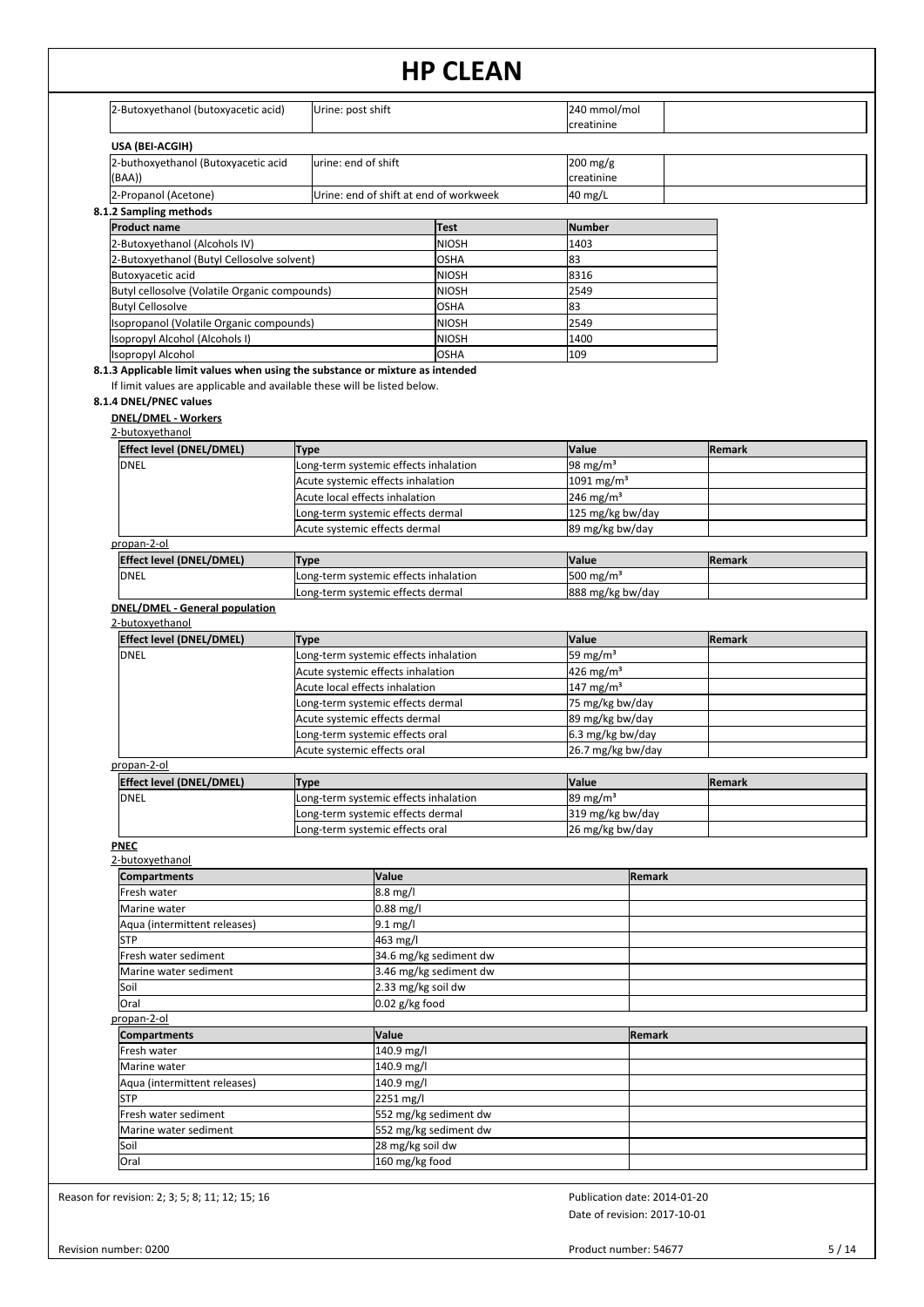#### **8.1.5 Control banding**

If applicable and available it will be listed below.

#### **8.2. Exposure controls**

The information in this section is a general description. If applicable and available, exposure scenarios are attached in annex. Always use the relevant exposure scenarios that correspond to your identified use.

#### **8.2.1 Appropriate engineering controls**

Keep away from naked flames/heat. In finely divided state: use spark-/explosionproof appliances. Finely divided: keep away from ignition sources/sparks. Carry operations in the open/under local exhaust/ventilation or with respiratory protection.

# **8.2.2 Individual protection measures, such as personal protective equipment**

Observe normal hygiene standards. Keep container tightly closed. Do not eat, drink or smoke during work.

### a) Respiratory protection:

Insufficient ventilation: wear respiratory protection. Wear gas mask with filter type A if conc. in air > exposure limit.

b) Hand protection:

Gloves.

c) Eye protection: Safety glasses.

d) Skin protection:

Protective clothing.

**8.2.3 Environmental exposure controls:**

See headings 6.2, 6.3 and 13

# SECTION 9: Physical and chemical properties

# **9.1. Information on basic physical and chemical properties**

| Physical form             | Liquid                                                 |
|---------------------------|--------------------------------------------------------|
| Odour                     | Characteristic odour                                   |
| Odour threshold           | No data available                                      |
| Colour                    | Colourless                                             |
| Particle size             | Not applicable (liquid)                                |
| <b>Explosion limits</b>   | 0.85 - 24.6 vol %                                      |
| Flammability              | Non-flammable                                          |
| Log Kow                   | Not applicable (mixture)                               |
| Dynamic viscosity         | 1 mPa.s; 20 °C                                         |
| Kinematic viscosity       | 1 mm <sup>2</sup> /s; 20 °C                            |
| Melting point             | lo °C                                                  |
| <b>Boiling point</b>      | 76 °C - 360 °C                                         |
| Flash point               | > 70 °C                                                |
| Evaporation rate          | No data available                                      |
| Relative vapour density   | No data available                                      |
| Vapour pressure           | No data available                                      |
| Solubility                | Water; soluble                                         |
| Relative density          | $1.0$ ; 20 °C                                          |
| Decomposition temperature | No data available                                      |
| Auto-ignition temperature | 200 °C                                                 |
| Explosive properties      | No chemical group associated with explosive properties |
| Oxidising properties      | No chemical group associated with oxidising properties |
| pH                        | 9.1                                                    |

# **9.2. Other information**

Absolute density 1018 kg/m<sup>3</sup> ; 20 °C

# SECTION 10: Stability and reactivity

# **10.1. Reactivity**

Heating increases the fire hazard.

# **10.2. Chemical stability**

Stable under normal conditions.

# **10.3. Possibility of hazardous reactions**

No data available.

# **10.4. Conditions to avoid**

#### **Precautionary measures**

Keep away from naked flames/heat. In finely divided state: use spark-/explosionproof appliances. Finely divided: keep away from ignition sources/sparks.

#### **10.5. Incompatible materials**

No data available.

Reason for revision: 2; 3; 5; 8; 11; 12; 15; 16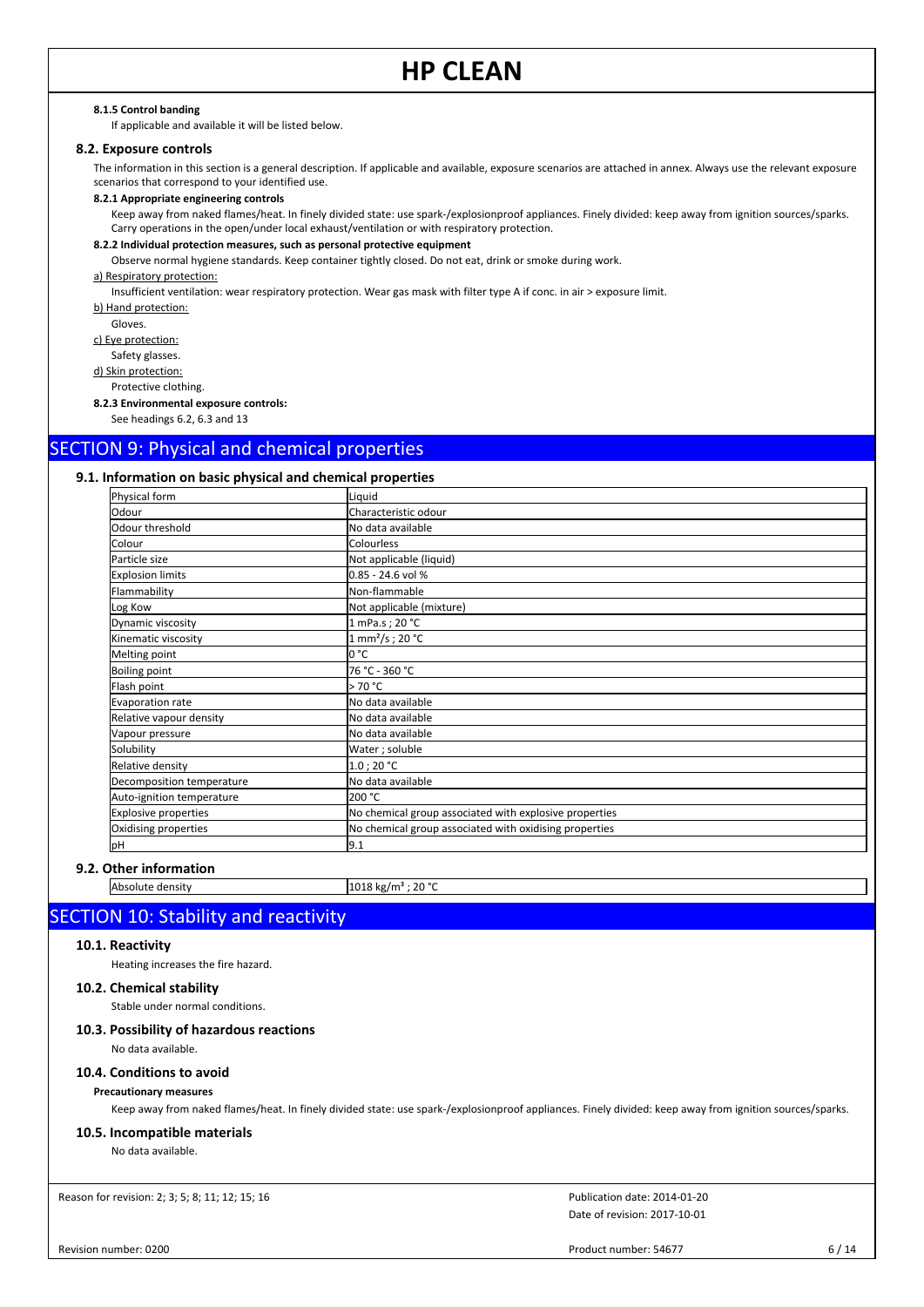# **10.6. Hazardous decomposition products**

Upon combustion CO and CO2 are formed (carbon monoxide - carbon dioxide).

# SECTION 11: Toxicological information

# **11.1. Information on toxicological effects**

# **11.1.1 Test results**

# **Acute toxicity**

# HP CLEAN

| <b>Route of exposure</b> | <b>Parameter Method</b> | <b>Value</b>            | <b>Exposure time</b> | <b>Species</b> | <b>Value</b><br><b>determination</b> | <b>IRemark</b> |
|--------------------------|-------------------------|-------------------------|----------------------|----------------|--------------------------------------|----------------|
| lOral                    | LD <sub>50</sub>        | $2437 \text{ mg/kg}$ bw |                      | <b>IRat</b>    | Calculated value                     |                |

Judgement is based on the relevant ingredients

#### 2-butoxyethanol

| <b>Route of exposure</b>     | <b>IParameter</b> | <b>Method</b>              | Value         | <b>Exposure time</b> | Species           | <b>Value</b><br><i>determination</i> | <b>Remark</b> |
|------------------------------|-------------------|----------------------------|---------------|----------------------|-------------------|--------------------------------------|---------------|
| <b>lOral</b>                 | LD <sub>50</sub>  | Equivalent to OECD<br>401  | 1746 mg/kg bw |                      | Rat (male)        | Experimental value                   |               |
| Dermal                       |                   |                            | category 4    |                      |                   | <b>JAnnex VI</b>                     |               |
| Dermal                       | LD <sub>50</sub>  | OECD <sub>402</sub>        | 2000 mg/kg bw |                      | Rat (male/female) | Experimental value                   |               |
| Inhalation                   |                   |                            | category 4    |                      |                   | Expert judgement                     |               |
| Inhalation (vapours)         | LC50              | Equivalent to OECD<br>l403 | 450 ppm       | 14 h                 | Rat (female)      | Experimental value                   |               |
| Inhalation (vapours)         | LC50              | Equivalent to OECD<br>1403 | 486 ppm       | 4 h                  | Rat (male)        | Experimental value                   |               |
| alcohols, C9-11, ethoxylated |                   |                            |               |                      |                   |                                      |               |
| <b>Route of exposure</b>     | <b>IParameter</b> | <b>Method</b>              | <b>Value</b>  | <b>Exposure time</b> | Species           | <b>Value</b>                         | <b>Remark</b> |

| <b>Route of exposure</b> | <b>IParameter</b> | <b>IMethod</b> | <i><b>Value</b></i> | <b>Exposure time</b> | <b>Species</b> | <b>Value</b>             | <b>IRemark</b> |
|--------------------------|-------------------|----------------|---------------------|----------------------|----------------|--------------------------|----------------|
|                          |                   |                |                     |                      |                | <b>Idetermination</b>    |                |
| lOral                    |                   |                | category 4          |                      |                | <b>ILiterature study</b> |                |

# propan-2-ol

| i Upali-2-Ui               |                   |                           |                |                      |                   |                                      |                |  |  |
|----------------------------|-------------------|---------------------------|----------------|----------------------|-------------------|--------------------------------------|----------------|--|--|
| Route of exposure          | <b>IParameter</b> | <b>Method</b>             | <b>Value</b>   | <b>Exposure time</b> | <b>Species</b>    | <b>Value</b><br><i>determination</i> | <b>IRemark</b> |  |  |
| lOral                      | ILD50             | Equivalent to OECD<br>401 | 5840 mg/kg bw  |                      | <b>IRat</b>       | Experimental value                   |                |  |  |
| Dermal                     | ILD50             | Equivalent to OECD<br>402 | 16400 ml/kg bw | 24 h                 | <b>Rabbit</b>     | Experimental value                   |                |  |  |
| Inhalation (vapours) ILC50 |                   | Equivalent to OECD<br>403 | $>10000$ ppm   | 6 h                  | Rat (male/female) | Experimental value                   |                |  |  |

# **Conclusion**

Not classified for acute toxicity

# **Corrosion/irritation**

### HP CLEAN

| <b>Route of exposure</b>                            | <b>Result</b>            | <b>Method</b> | <b>Exposure time</b> | Time point | Species                  | <b>Value</b><br>determination     | <b>Remark</b>   |
|-----------------------------------------------------|--------------------------|---------------|----------------------|------------|--------------------------|-----------------------------------|-----------------|
| Not applicable (in<br>vitro test)                   | Not irritating           | lOECD 437     |                      |            | Bovine eye (in<br>vitro) | Experimental value 10 % agueous   | <b>solution</b> |
| Not applicable (in<br>vitro test)                   | Moderately<br>irritating | lOECD 437     |                      |            | Bovine eye (in<br>vitro) | Experimental value Anhydrous form |                 |
| Not applicable (in<br>vitro test)                   | Not corrosive            | IOECD 435     |                      |            | Not available            | Experimental value                |                 |
| Not applicable (in<br>vitro test)                   | Not irritating           | IOECD 435     |                      |            | Not available            | Calculated value                  |                 |
| Classification is based on the relevant ingredients |                          |               |                      |            |                          |                                   |                 |

#### 2-butoxyethanol **Transformation Exposure time Time point Species Value determination Route of exposure Result Remark Remark Remark Exposure time Time point Species Value Remark** Eye **Irritating** OECD 405 24 h 24; 48; 72 hours Rabbit Experimental value Single treatment with rinsing Skin **Irritating** OECD 404 4 h 24; 48; 72 hours Rabbit Experimental value

Reason for revision: 2; 3; 5; 8; 11; 12; 15; 16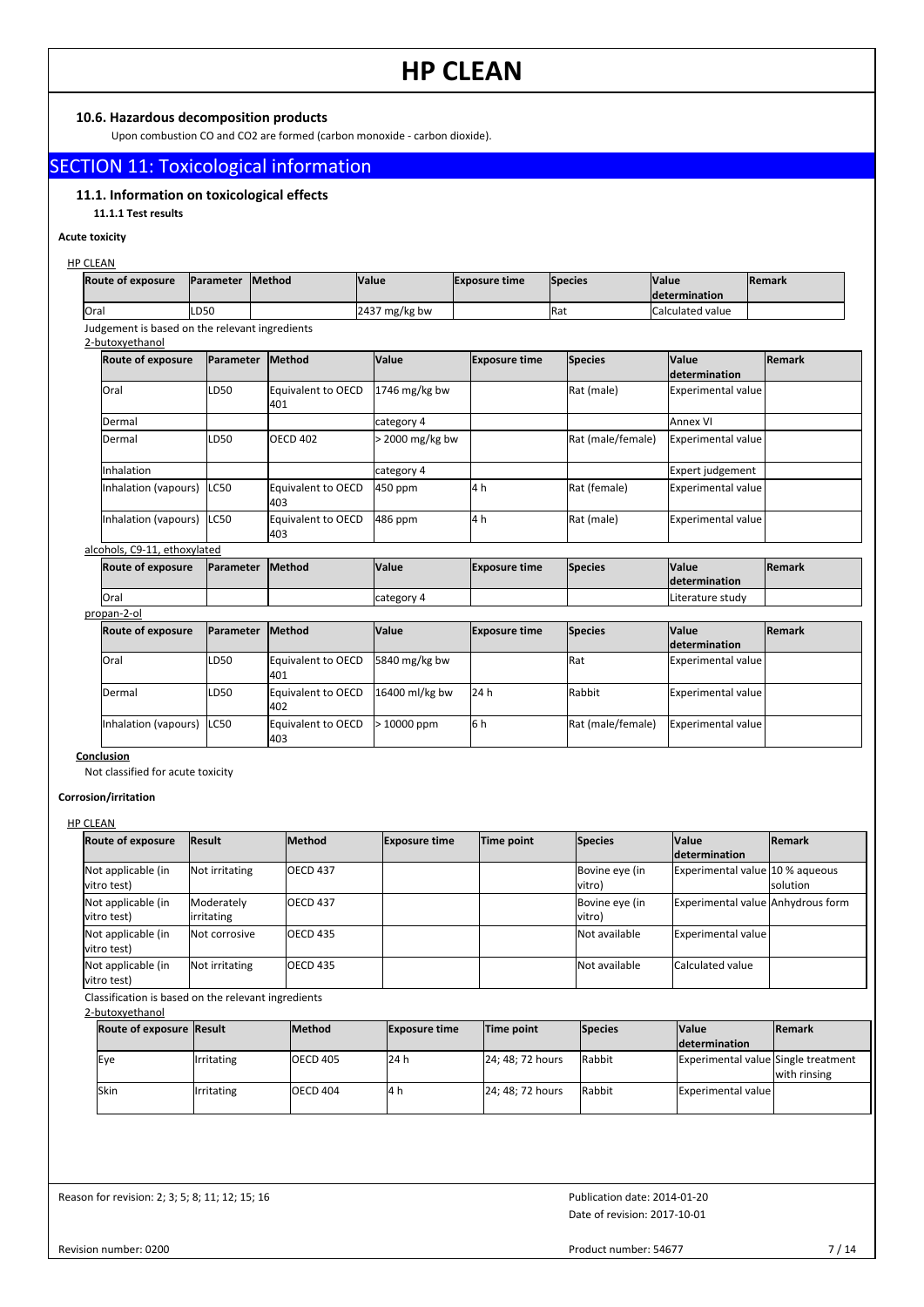| alcohols, C9-11, ethoxylated    |                                      |                 |                                                                         |                                                |                |                                      |        |
|---------------------------------|--------------------------------------|-----------------|-------------------------------------------------------------------------|------------------------------------------------|----------------|--------------------------------------|--------|
| <b>Route of exposure Result</b> |                                      | <b>Method</b>   | <b>Exposure time</b>                                                    | Time point                                     | <b>Species</b> | <b>Value</b><br><b>determination</b> | Remark |
| Eye                             | Serious eye<br>damage;<br>category 1 |                 |                                                                         |                                                |                | Literature study                     |        |
| <b>Skin</b>                     | Irritating;<br>category 2            |                 |                                                                         |                                                |                | Literature study                     |        |
| propan-2-ol                     |                                      | $0.0 - 1.0 - 1$ | $\mathbf{F}_{1}$ and $\mathbf{F}_{2}$ are a second and $\mathbf{F}_{2}$ | <b>The Contract Contract Contract Contract</b> | $P = 1.5$      | $1.1 - 1.1 - 1.1$                    |        |

| <b>Route of exposure Result</b> |                     | <b>Method</b>             | <b>Exposure time</b> | Time point                 | <b>Species</b> | <b>Value</b>                        | <b>Remark</b> |
|---------------------------------|---------------------|---------------------------|----------------------|----------------------------|----------------|-------------------------------------|---------------|
|                                 |                     |                           |                      |                            |                | <b>Idetermination</b>               |               |
| lEve                            | <b>I</b> Irritating | Equivalent to OECD<br>405 |                      | 24 hours                   | Rabbit         | Experimental value Single treatment |               |
| lSkin                           | Not irritating      |                           | 14 h                 | 4; 24; 48; 72 hours Rabbit |                | <b>Experimental value</b>           |               |

### **Conclusion**

Causes serious eye irritation.

Not classified as irritating to the skin

Not classified as irritating to the respiratory system

### **Respiratory or skin sensitisation**

# HP CLEAN

No (test)data on the mixture available

Judgement is based on the relevant ingredients

#### 2-butoxyethanol

| <b>Route of exposure Result</b> |                 | <b>Method</b>   | <b>Exposure time</b> | <b>Observation time Species</b> |                              | Value determination Remark |  |
|---------------------------------|-----------------|-----------------|----------------------|---------------------------------|------------------------------|----------------------------|--|
|                                 |                 |                 |                      | Ipoint                          |                              |                            |  |
| <b>Skin</b>                     | Not sensitizing | <b>OECD 406</b> |                      | 24: 48 hours                    | lGuinea pig<br>(male/female) | <b>Experimental value</b>  |  |

| ropan-2-c |
|-----------|
|           |

| Route of exposure Result |                 | <b>IMethod</b>  | <b>Exposure time</b> | <b>Observation time</b> Species<br><b>Ipoint</b> |                                     | Value determination Remark |  |
|--------------------------|-----------------|-----------------|----------------------|--------------------------------------------------|-------------------------------------|----------------------------|--|
| <b>Skin</b>              | Not sensitizing | <b>OECD 406</b> |                      | 24: 48 hours                                     | <b>IGuinea</b> pig<br>(male/female) | <b>Experimental value</b>  |  |

# **Conclusion**

Not classified as sensitizing for skin

Not classified as sensitizing for inhalation

# **Specific target organ toxicity**

#### HP CLEAN

No (test)data on the mixture available

Judgement is based on the relevant ingredients

### 2-butoxyethanol

| <b>Route of exposure Parameter</b> |              | <b>Method</b>   | <b>Value</b>          | <b>Organ</b> | <b>Effect</b> | <b>Exposure time</b>    | Species       | <b>Value</b>  |
|------------------------------------|--------------|-----------------|-----------------------|--------------|---------------|-------------------------|---------------|---------------|
|                                    |              |                 |                       |              |               |                         |               | determination |
| Oral (drinking                     | <b>NOAEL</b> | Equivalent to   | $< 69$ mg/kg          |              |               | 90 days                 | Rat (male)    | Experimental  |
| water)                             |              | OECD 408        | bw/day                |              |               | (continuous)            |               | value         |
| Dermal                             | <b>NOAEL</b> | Equivalent to   | $150 \text{ mg/kg}$   |              | No effect     | $90 \text{ day}(s)$     | <b>Rabbit</b> | Experimental  |
|                                    |              | OECD 411        | bw/dav                |              |               |                         | (male/female) | value         |
| Inhalation                         | ILOAEC       | <b>OECD 453</b> | 152 mg/m <sup>3</sup> | Blood        | Histology     | 102 weeks (daily, 5 Rat |               | Experimental  |
|                                    |              |                 |                       |              |               | days/week)              | (male/female) | value         |

### propan-2-ol

| Route of exposure Parameter |              | <b>Method</b>   | <b>Value</b> | <b>Organ</b> | <b>Effect</b> | <b>Exposure time</b>                   | Species       | <b>Value</b>          |
|-----------------------------|--------------|-----------------|--------------|--------------|---------------|----------------------------------------|---------------|-----------------------|
|                             |              |                 |              |              |               |                                        |               | <b>determination</b>  |
| lOral                       |              |                 |              |              |               |                                        |               | Data waiving          |
| <b>IDermal</b>              |              |                 |              |              |               |                                        |               | Data waiving          |
| Inhalation<br>(vapours)     | <b>NOAEC</b> | <b>OECD</b> 451 | 5000 ppm     |              | No effect     | 104 weeks (6h/day, Rat<br>5 days/week) | (male/female) | Experimental<br>value |

# **Conclusion**

Not classified for subchronic toxicity

# **Mutagenicity (in vitro)**

# HP CLEAN

No (test)data on the mixture available

Reason for revision: 2; 3; 5; 8; 11; 12; 15; 16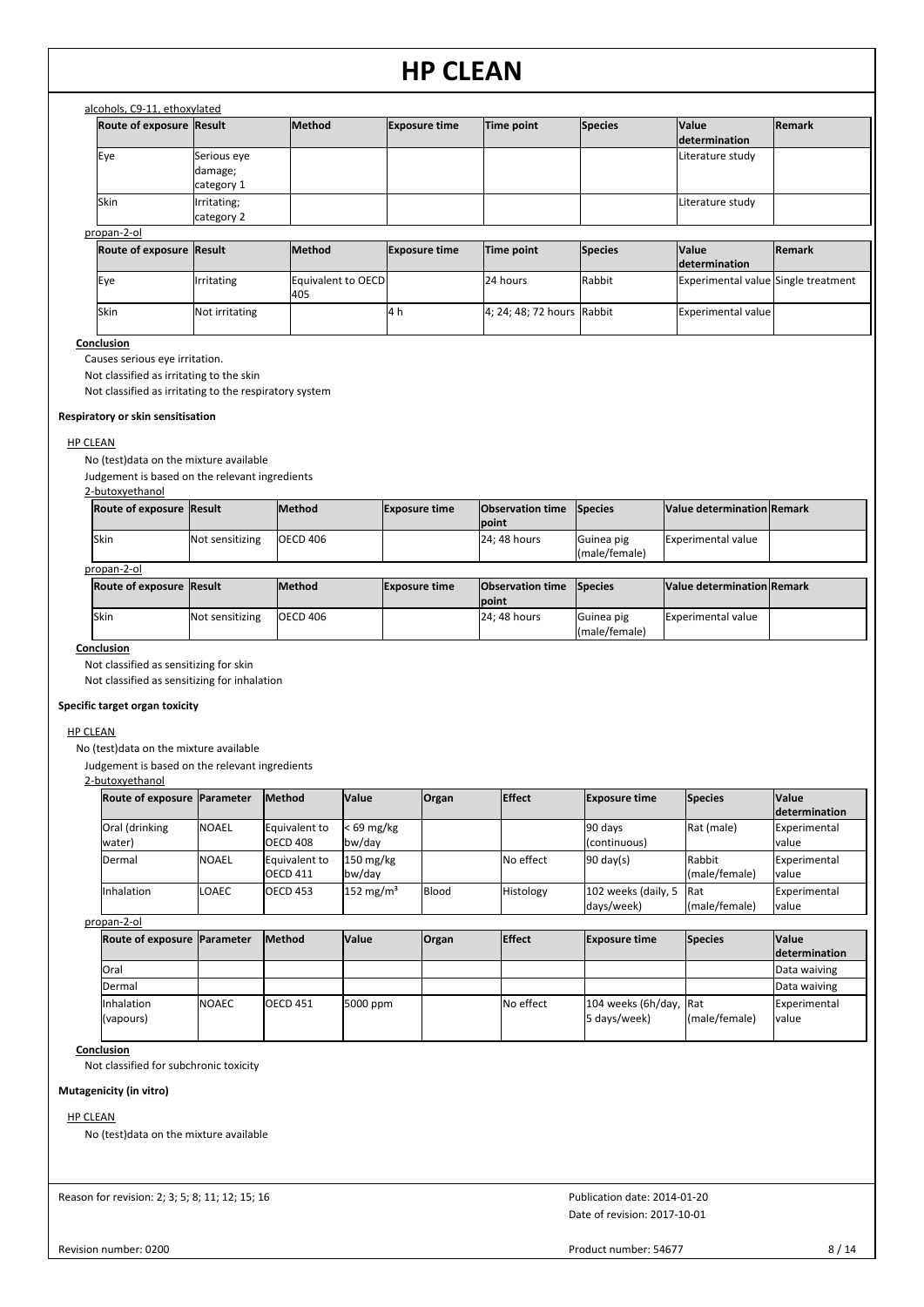| 2-butoxyethanol |  |
|-----------------|--|
|                 |  |

| z-putoxyethanor                                                                 |                        |                                       |                    |                     |  |  |  |  |  |  |  |  |
|---------------------------------------------------------------------------------|------------------------|---------------------------------------|--------------------|---------------------|--|--|--|--|--|--|--|--|
| <b>Result</b>                                                                   | <b>Method</b>          | Test substrate                        | <b>Effect</b>      | Value determination |  |  |  |  |  |  |  |  |
| Negative                                                                        | Equivalent to OECD 471 | Bacteria (S.typhimurium)              |                    | Experimental value  |  |  |  |  |  |  |  |  |
| Negative                                                                        | Equivalent to OECD 476 | Hamster ovary                         |                    | Experimental value  |  |  |  |  |  |  |  |  |
| propan-2-ol                                                                     |                        |                                       |                    |                     |  |  |  |  |  |  |  |  |
| Result                                                                          | <b>Method</b>          | <b>Test substrate</b>                 | <b>Effect</b>      | Value determination |  |  |  |  |  |  |  |  |
| Negative with metabolic<br>activation, negative without<br>metabolic activation | Equivalent to OECD 471 | Bacteria (S.typhimurium)              | <b>I</b> No effect | Experimental value  |  |  |  |  |  |  |  |  |
| Negative with metabolic<br>activation, negative without<br>metabolic activation | Equivalent to OECD 476 | Chinese hamster ovary (CHO) No effect |                    | Experimental value  |  |  |  |  |  |  |  |  |

### **Mutagenicity (in vivo)**

# HP CLEAN

No (test)data on the mixture available

Judgement is based on the relevant ingredients

2-butoxyethanol

| <b>Result</b> | <b>Method</b>              | <b>Exposure time</b> | Test substrate      | <b>Organ</b> | Value determination       |  |  |  |  |
|---------------|----------------------------|----------------------|---------------------|--------------|---------------------------|--|--|--|--|
| Negative      | Equivalent to OECD         |                      | Mouse (male)        |              | <b>Experimental value</b> |  |  |  |  |
|               | 474                        |                      |                     |              |                           |  |  |  |  |
| propan-2-ol   |                            |                      |                     |              |                           |  |  |  |  |
| <b>Result</b> | <b>Method</b>              | <b>Exposure time</b> | Test substrate      | <b>Organ</b> | Value determination       |  |  |  |  |
| Negative      | <b>IEquivalent to OECD</b> |                      | Mouse (male/female) |              | <b>Experimental value</b> |  |  |  |  |
|               | 474                        |                      |                     |              |                           |  |  |  |  |

# **Conclusion**

Not classified for mutagenic or genotoxic toxicity

#### **Carcinogenicity**

HP CLEAN

No (test)data on the mixture available

Judgement is based on the relevant ingredients

2-butoxyethanol

| <b>Route of</b> | Parameter    | <b>Method</b>                    | <b>Value</b> | <b>Exposure time</b> | <b>Species</b>         | <b>Effect</b>         | <b>Organ</b> | <b>Value</b>                   |
|-----------------|--------------|----------------------------------|--------------|----------------------|------------------------|-----------------------|--------------|--------------------------------|
| exposure        |              |                                  |              |                      |                        |                       |              | <b>Idetermination</b>          |
| Inhalation      | <b>NOAEC</b> | Equivalent to<br><b>OECD 451</b> | 0 ppm        | $2$ year(s)          | Rat<br>(male/female)   | Neoplastic<br>effects |              | <b>IExperimental</b><br>lvalue |
| Inhalation      | <b>NOAEC</b> | Equivalent to<br><b>OECD 451</b> | $125$ ppm    | 2 year(s)            | Mouse<br>(male/female) | Neoplastic<br>effects |              | Experimental<br>lvalue         |

# propan-2-ol

| <b>Route of</b> | <b>Parameter</b> | <b>Method</b>    | <b>Value</b> | <b>Exposure time</b> | <b>Species</b> | <b>Effect</b>   | <b>Organ</b> | <b>Nalue</b>          |
|-----------------|------------------|------------------|--------------|----------------------|----------------|-----------------|--------------|-----------------------|
| lexposure       |                  |                  |              |                      |                |                 |              | <b>Idetermination</b> |
| Inhalation      | <b>NOEL</b>      | <b>IOECD 451</b> | 5000 ppm     | 104 weeks (6h/day,   | <b>IRat</b>    | No carcinogenic |              | <b>IExperimental</b>  |
| (vapours)       |                  |                  |              | l5 davs/week)        | (male/female)  | effect          |              | Ivalue                |

**Conclusion**

Not classified for carcinogenicity

# **Reproductive toxicity**

HP CLEAN

No (test)data on the mixture available

Judgement is based on the relevant ingredients

2-butoxyethanol

|                             | <b>IParameter</b>         | <b>Method</b>             | <b>Value</b>                  | <b>Exposure time Species</b> |                        | <b>IEffect</b> | <b>Organ</b> | <b>Value</b>                   |
|-----------------------------|---------------------------|---------------------------|-------------------------------|------------------------------|------------------------|----------------|--------------|--------------------------------|
|                             |                           |                           |                               |                              |                        |                |              | <b>determination</b>           |
| Developmental toxicity      | <b>INOAEL</b>             | OECD 414                  | $100 \text{ mg/kg}$<br>bw/day | 5 day(s)                     | Rat                    | Weight changes |              | Experimental<br><b>I</b> value |
|                             | <b>INOAEC</b>             | Equivalent to<br>OECD 414 | $100$ ppm                     | $12 \text{ day}(s)$          | Rabbit                 |                |              | Experimental<br>Ivalue         |
| <b>Effects on fertility</b> | <b>NOAEL</b><br>(P/F1/F2) |                           | 720 mg/kg<br>bw/dav           | 14 weeks<br>(daily)          | Mouse<br>(male/female) | No effect      |              | Experimental<br>Ivalue         |

Reason for revision: 2; 3; 5; 8; 11; 12; 15; 16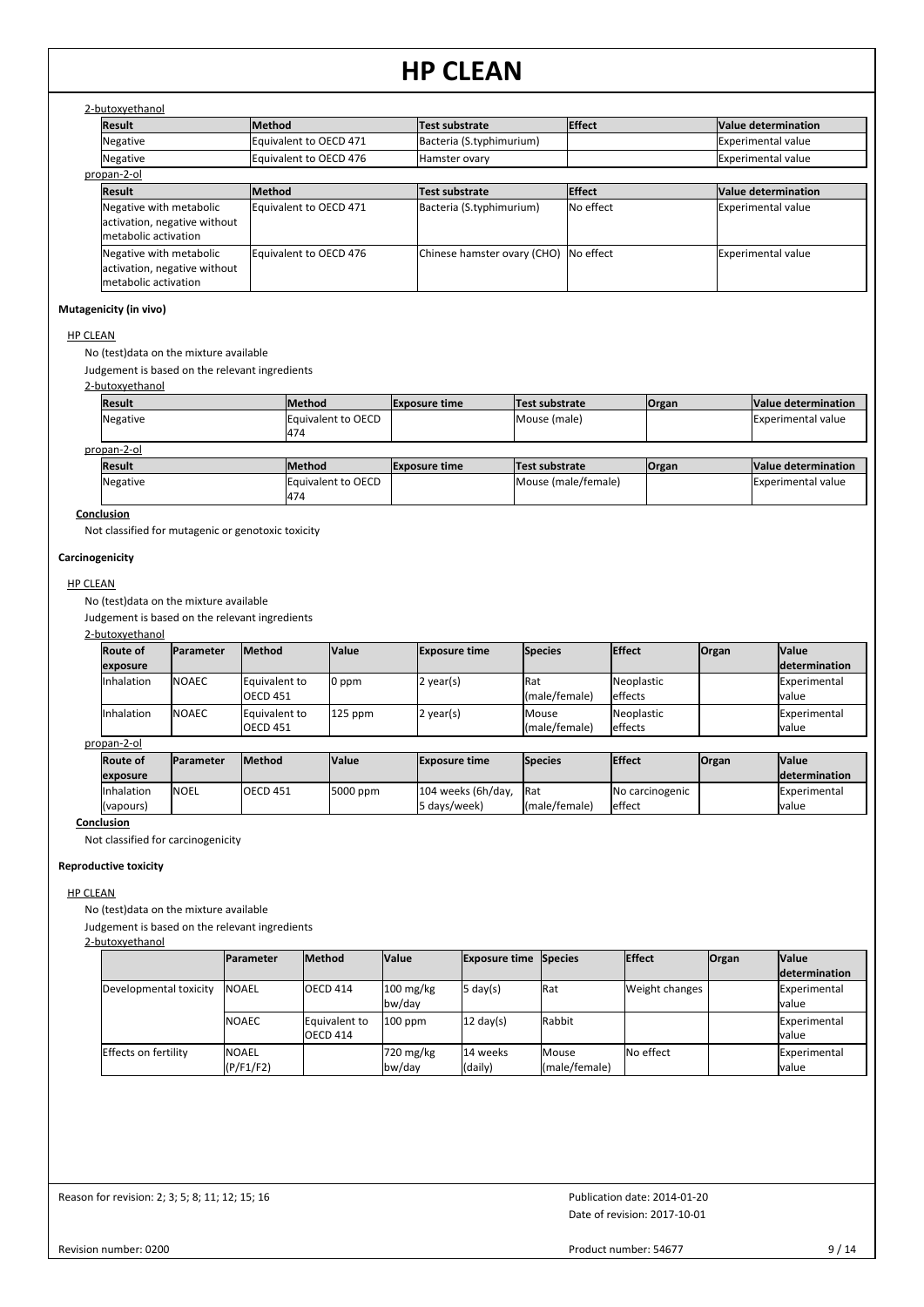### propan-2-ol

|                                                 | <b>IParameter</b> | <b>Method</b>                    | <b>Value</b>                  | <b>Exposure time Species</b>       |                              | <b>Effect</b> | <b>Organ</b>   | <b>Value</b><br><i>determination</i> |
|-------------------------------------------------|-------------------|----------------------------------|-------------------------------|------------------------------------|------------------------------|---------------|----------------|--------------------------------------|
| Developmental toxicity<br>(Oral (stomach tube)) | <b>INOAEL</b>     | Equivalent to<br>OECD 414        | $400$ mg/kg<br>bw/day         | $10 \text{ day(s)}$                | <b>Rat</b>                   | No effect     | <b>IFoetus</b> | Experimental<br>lvalue               |
| Maternal toxicity (Oral<br>(stomach tube))      | <b>INOAEL</b>     | Equivalent to<br>OECD 414        | $400$ mg/kg<br>bw/day         | $10 \text{ day(s)}$                | Rat (female)                 | No effect     |                | Experimental<br>lvalue               |
| Effects on fertility (Oral<br>(drinking water)) | <b>NOAEL</b>      | <b>Equivalent to</b><br>OECD 415 | $853 \text{ mg/kg}$<br>bw/day | $21 \text{ day(s)} - 70$<br>day(s) | <b>IRat</b><br>(male/female) | No effect     |                | Experimental<br>lvalue               |

**Conclusion**

Not classified for reprotoxic or developmental toxicity

## **Toxicity other effects**

HP CLEAN

No (test)data on the mixture available

**Chronic effects from short and long-term exposure**

HP CLEAN

No effects known.

# SECTION 12: Ecological information

# **12.1. Toxicity**

HP CLEAN

No (test)data on the mixture available

Judgement of the mixture is based on the relevant ingredients

2-butoxyethanol

|                                                           | Parameter             | <b>Method</b>                    | <b>Value</b>       | <b>Duration</b>     | <b>Species</b>                                    | Test design           | Fresh/salt<br>lwater | Value determination                             |
|-----------------------------------------------------------|-----------------------|----------------------------------|--------------------|---------------------|---------------------------------------------------|-----------------------|----------------------|-------------------------------------------------|
| Acute toxicity fishes                                     | LC50                  | <b>OECD 203</b>                  | 1474 mg/l          | 96 h                | Oncorhynchus<br>mykiss                            | Static system         | Fresh water          | Experimental value;<br>Nominal<br>concentration |
| Acute toxicity crustacea                                  | <b>EC50</b>           | <b>OECD 202</b>                  | 1550 mg/l          | 48 h                | Daphnia magna                                     | Static system         | Fresh water          | Experimental value;<br>Nominal<br>concentration |
| Toxicity algae and other aquatic EC50<br>plants           |                       | <b>OECD 201</b>                  | 911 mg/l           | 72 h                | Pseudokirchnerie Static system<br>lla subcapitata |                       | <b>Fresh water</b>   | Experimental value;<br>Nominal<br>concentration |
|                                                           | <b>NOEC</b>           | <b>OECD 201</b>                  | 88 mg/l            | 72 h                | Pseudokirchnerie Static system<br>lla subcapitata |                       | Fresh water          | Experimental value;<br>Nominal<br>concentration |
| Long-term toxicity fish                                   | <b>NOEC</b>           | Equivalent to<br><b>OECD 204</b> | $100 \text{ mg/l}$ | $21 \text{ day}(s)$ | Danio rerio                                       | Semi-static<br>system | Fresh water          | Experimental value;<br>Nominal<br>concentration |
| Long-term toxicity aquatic<br>crustacea                   | <b>NOEC</b>           | <b>OECD 211</b>                  | $100$ mg/l         | $21$ day(s)         | Daphnia magna                                     | Semi-static<br>system | Fresh water          | Experimental value;<br>Reproduction             |
| Toxicity aquatic micro-<br>organisms<br>المراكب والمستحدث | Toxicity<br>threshold | Equivalent to<br>DIN 38412/8     | 700 mg/l           | 16 h                | Pseudomonas<br>putida                             | Static system         | <b>Fresh water</b>   | Experimental value;<br>Nominal<br>concentration |

| propan-2-ol                                         |                       |                                  |                           |                     |                            |                                    |                      |                                         |
|-----------------------------------------------------|-----------------------|----------------------------------|---------------------------|---------------------|----------------------------|------------------------------------|----------------------|-----------------------------------------|
|                                                     | <b>Parameter</b>      | <b>Method</b>                    | Value                     | <b>Duration</b>     | <b>Species</b>             | Test design                        | Fresh/salt<br>lwater | Value determination                     |
| Acute toxicity fishes                               | <b>LC50</b>           | Equivalent to<br><b>OECD 203</b> | 9640 mg/l -<br>10000 mg/l | 96 h                | Pimephales<br>promelas     | Flow-through Fresh water<br>system |                      | Experimental value;<br>Lethal           |
| Acute toxicity crustacea                            | <b>LC50</b>           | Equivalent to<br><b>OECD 202</b> | > 10000 mg/l 24 h         |                     | Daphnia magna              | Static system                      | <b>Fresh water</b>   | Experimental value;<br>Locomotor effect |
| Toxicity algae and other aquatic Toxicity<br>plants | threshold             |                                  | 1800 mg/l                 | $7$ day(s)          | Scenedesmus<br>quadricauda | Static system   Fresh water        |                      | Experimental value;<br>Toxicity test    |
| Long-term toxicity fish                             |                       |                                  |                           |                     |                            |                                    |                      | Data waiving                            |
| Long-term toxicity aquatic<br>Icrustacea            | <b>NOEC</b>           |                                  | 2344 umol/l               | $16 \text{ day(s)}$ | Daphnia magna              |                                    | Fresh water          | Experimental value;<br>Growth           |
| Toxicity aquatic micro-<br>organisms                | Toxicity<br>threshold | Equivalent to<br>DIN 38412/8     | 1050 mg/l                 | 16 h                | Pseudomonas<br>putida      | Static system                      | Fresh water          | Experimental value;<br>Toxicity test    |
|                                                     | <b>EC50</b>           | ISO 8192                         | 41676 mg/l                | 30 minutes          | Bacteria                   |                                    |                      | Experimental value;<br>Activated sludge |

Reason for revision: 2; 3; 5; 8; 11; 12; 15; 16

Date of revision: 2017-10-01 Publication date: 2014-01-20

Revision number: 0200

Product number: 54677 10 / 14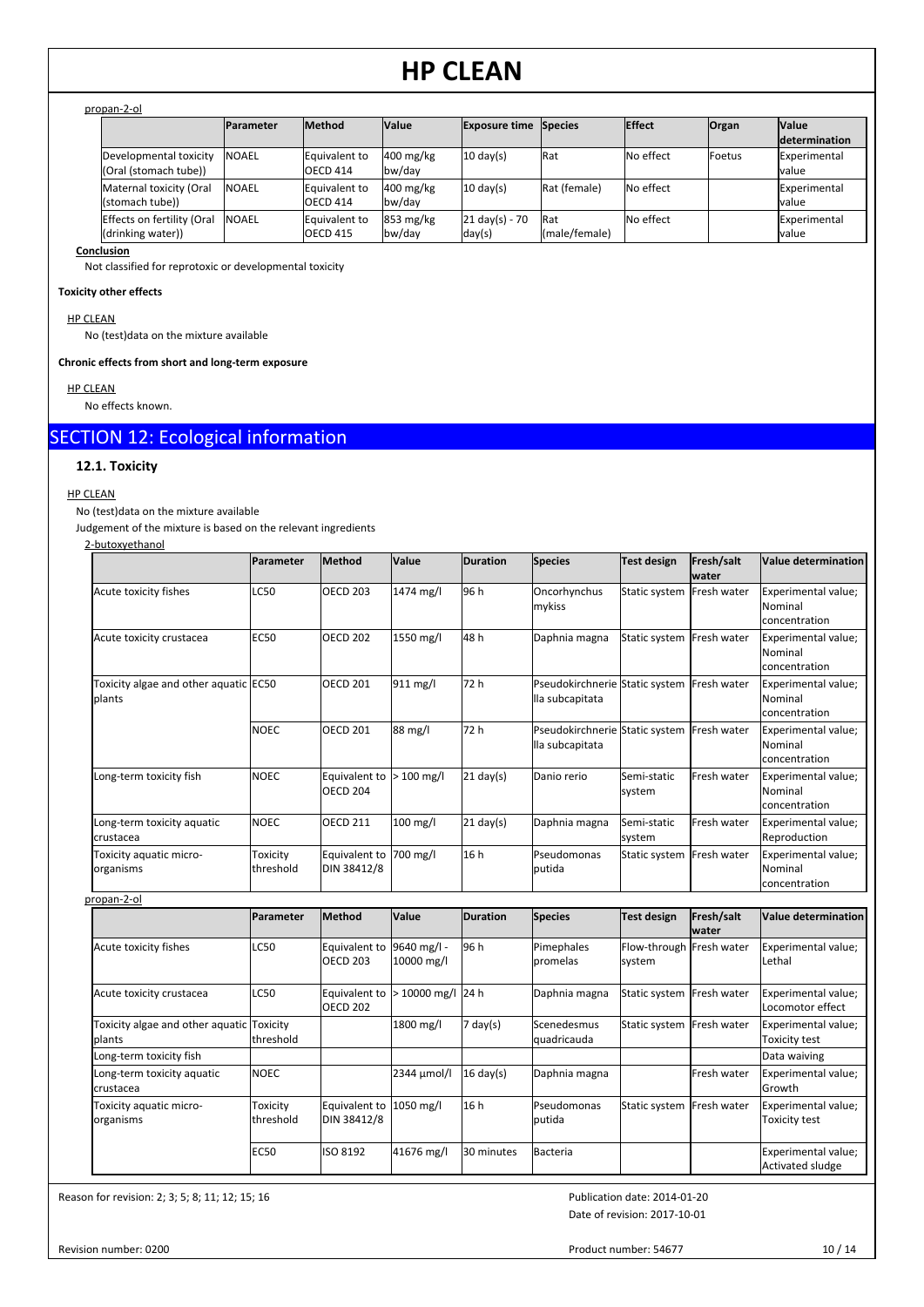# **Conclusion**

Not classified as dangerous for the environment according to the criteria of Regulation (EC) No 1272/2008

# **12.2. Persistence and degradability**

#### 2-butoxyethanol

| Method                                                                                                     |        | Value  | Duration                | Value determination        |
|------------------------------------------------------------------------------------------------------------|--------|--------|-------------------------|----------------------------|
| <b>OECD 301B: CO2 Evolution Test</b>                                                                       |        | 90.4%  | $28 \text{ day(s)}$     | <b>Experimental value</b>  |
| Phototransformation air (DT50 air)                                                                         |        |        |                         |                            |
| Method                                                                                                     |        | Value  | Conc. OH-radicals       | <b>Value determination</b> |
| AOPWIN v1.90                                                                                               |        | 5.46 h | 1500000/cm <sup>3</sup> | Calculated value           |
| propan-2-ol                                                                                                |        |        |                         |                            |
| <b>Biodegradation water</b>                                                                                |        |        |                         |                            |
| Method                                                                                                     |        | Value  | Duration                | <b>Value determination</b> |
| OECD 301E: Modified OECD Screening Test                                                                    |        |        |                         |                            |
|                                                                                                            |        | 95 %   | $ 21 \text{ day}(s) $   | <b>Experimental value</b>  |
| Conclusion<br>The surfactant(s) is/are biodegradable<br>12.3. Bioaccumulative potential<br><b>HP CLEAN</b> |        |        |                         |                            |
| Log Kow<br>Method                                                                                          | Remark | Value  | Temperature             | <b>Value determination</b> |

| <b>Methoo</b> | <b>Remark</b> | <b>Value</b> | erature        | <b>Value</b><br>determination |
|---------------|---------------|--------------|----------------|-------------------------------|
|               |               | n o<br>U.ŏ1  | lan °C<br>14 J | $\sim$<br>est data            |
| $   -$<br>. . |               |              |                |                               |

#### alcohols, C9-11, ethoxylated **Log Kow**

| LUE INUVE     |                   |              |                    |                             |
|---------------|-------------------|--------------|--------------------|-----------------------------|
| <b>Method</b> | <b>Remark</b>     | <b>Value</b> | <b>Temperature</b> | Value determination         |
|               | No data available |              |                    |                             |
| propan-2-ol   |                   |              |                    |                             |
| Log Kow       |                   |              |                    |                             |
| <b>Method</b> | <b>Remark</b>     | <b>Value</b> | <b>Temperature</b> | Value determination         |
|               |                   | 0.05         | l25 °C             | Weight of evidence approach |

**Conclusion**

Does not contain bioaccumulative component(s)

### **12.4. Mobility in soil**

2-butoxyethanol

**Volatility (Henry's Law constant H)**

| <b>Value</b>                     |                     | <b>Method</b> |                        |                  | <b>Temperature</b> |                      | <b>Remark</b>          |                     | Value determination       |
|----------------------------------|---------------------|---------------|------------------------|------------------|--------------------|----------------------|------------------------|---------------------|---------------------------|
| $[0.041$ atm m <sup>3</sup> /mol |                     |               |                        |                  | 20 °C              |                      |                        |                     | <b>Experimental value</b> |
| <b>Percent distribution</b>      |                     |               |                        |                  |                    |                      |                        |                     |                           |
| <b>Method</b>                    | <b>Fraction air</b> |               | <b>IFraction biota</b> | <b>IFraction</b> |                    | <b>Fraction soil</b> | <b>IFraction water</b> | Value determination |                           |
|                                  |                     |               |                        | lsediment        |                    |                      |                        |                     |                           |
| Mackay level I                   | 0.31%               |               | $10\%$                 | 0.01%            |                    | 0.59%                | 99.09 %                | <b>QSAR</b>         |                           |
| Mackay level III                 | 1.01%               |               | $10\%$                 | 0.37 %           |                    | 51.9%                | 46.8%                  | <b>QSAR</b>         |                           |

# **Conclusion**

Contains component(s) with potential for mobility in the soil

# **12.5. Results of PBT and vPvB assessment**

Does not contain component(s) that meet(s) the criteria of PBT and/or vPvB as listed in Annex XIII of Regulation (EC) No 1907/2006.

# **12.6. Other adverse effects**

# HP CLEAN

# **Fluorinated greenhouse gases (Regulation (EU) No 517/2014)**

None of the known components is included in the list of fluorinated greenhouse gases (Regulation (EU) No 517/2014) **Ozone-depleting potential (ODP)**

Not classified as dangerous for the ozone layer (Regulation (EC) No 1005/2009)

2-butoxyethanol **Groundwater** Groundwater pollutant

Reason for revision: 2; 3; 5; 8; 11; 12; 15; 16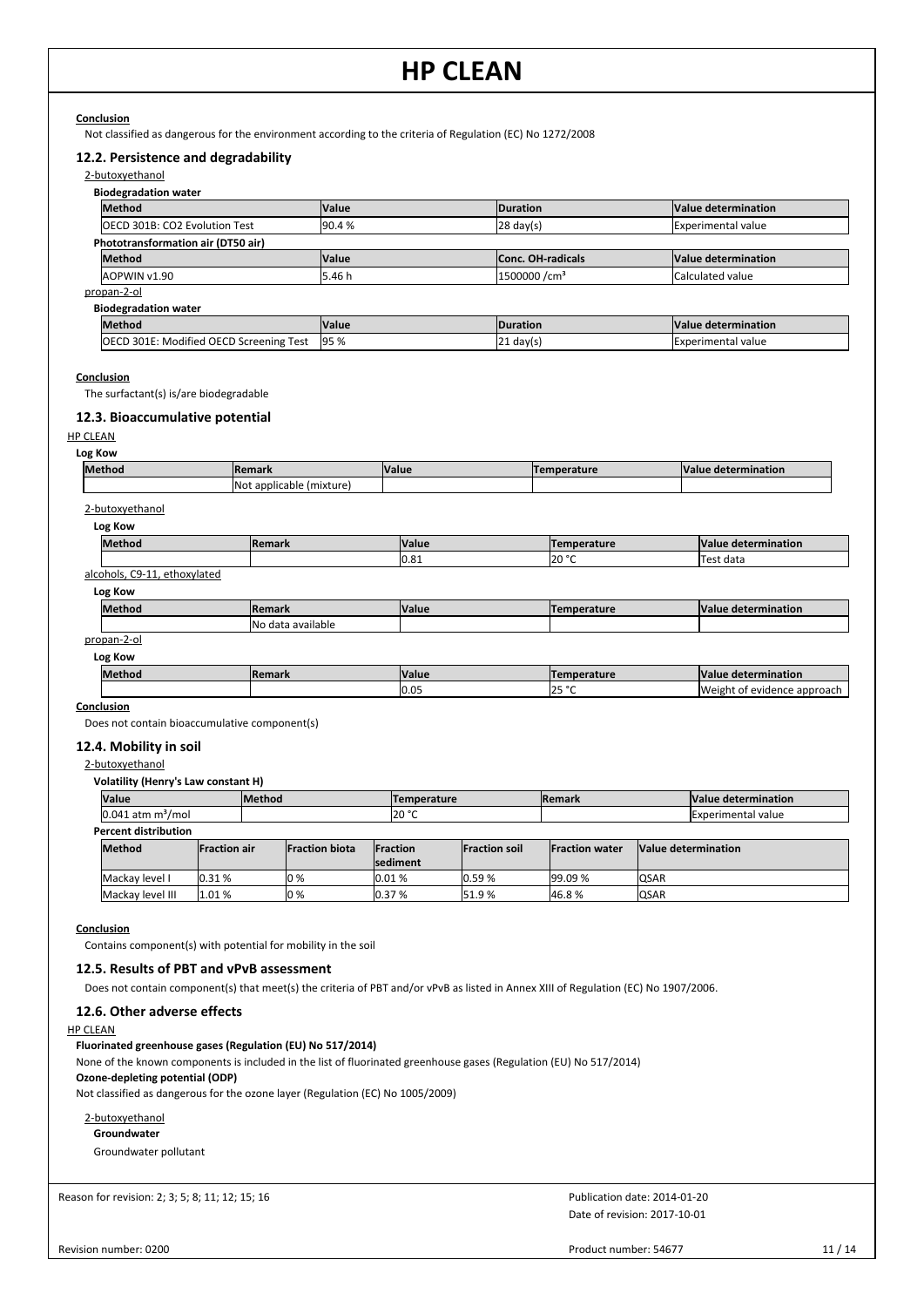propan-2-ol

**Groundwater** Groundwater pollutant

# SECTION 13: Disposal considerations

The information in this section is a general description. If applicable and available, exposure scenarios are attached in annex. Always use the relevant exposure scenarios that correspond to your identified use.

#### **13.1. Waste treatment methods**

# **13.1.1 Provisions relating to waste**

#### **European Union**

Can be considered as non hazardous waste according to Directive 2008/98/EC, as amended by Regulation (EU) No 1357/2014 and Regulation (EU) No 2017/997.

Waste material code (Directive 2008/98/EC, Decision 2000/0532/EC).

20 01 30 (separately collected fractions (except 15 01): detergents other than those mentioned in 20 01 29). Depending on branch of industry and production process, also other waste codes may be applicable.

#### **13.1.2 Disposal methods**

Neutralize. Remove to an authorized incinerator with energy recovery. Remove waste in accordance with local and/or national regulations. Avoid discharge of large amounts into the sewer.

#### **13.1.3 Packaging/Container**

**European Union**

Waste material code packaging (Directive 2008/98/EC). 15 01 02 (plastic packaging).

# SECTION 14: Transport information

# **Road (ADR), Rail (RID), Inland waterways (ADN), Sea (IMDG/IMSBC), Air (ICAO-TI/IATA-DGR)**

| 14.1. UN number                                                          |             |
|--------------------------------------------------------------------------|-------------|
| Transport                                                                | Not subject |
| 14.2. UN proper shipping name                                            |             |
| 14.3. Transport hazard class(es)                                         |             |
| Hazard identification number                                             |             |
| <b>Class</b>                                                             |             |
| Classification code                                                      |             |
| 14.4. Packing group                                                      |             |
| Packing group                                                            |             |
| Labels                                                                   |             |
| 14.5. Environmental hazards                                              |             |
| Environmentally hazardous substance mark                                 | <b>no</b>   |
| 14.6. Special precautions for user                                       |             |
| Special provisions                                                       |             |
| Limited quantities                                                       |             |
| 14.7. Transport in bulk according to Annex II of Marpol and the IBC Code |             |
| Annex II of MARPOL 73/78                                                 |             |

# SECTION 15: Regulatory information

15.1. Safety, health and environmental regulations/legislation specific for the substance or mixture

### **European legislation:**

VOC content Directive 2010/75/EU

| <b>VOC content</b> | Remark |
|--------------------|--------|
| 1.78%              |        |

Indicative occupational exposure limit values (Directive 98/24/EC, 2000/39/EC and 2009/161/EU)

| <b>IPr</b>              | <b>Skin</b> |
|-------------------------|-------------|
| ' name                  | resorption  |
| *^xvethanoi<br>.<br>. . | <b>Skin</b> |

Ingredients according to Regulation (EC) No 648/2004 and amendments

<5% phosphates, <5% non-ionic surfactants, perfumes

REACH Annex XVII - Restriction

Contains component(s) subject to restrictions of Annex XVII of Regulation (EC) No 1907/2006: restrictions on the manufacture, placing on the market and use of certain dangerous substances, mixtures and articles.

|                              | Designation of the substance, of the group of<br>substances or of the mixture | Conditions of restriction                                                                |
|------------------------------|-------------------------------------------------------------------------------|------------------------------------------------------------------------------------------|
| 2-butoxyethanol              | Liquid substances or mixtures which are                                       | 1. Shall not be used in:                                                                 |
| alcohols, C9-11, ethoxylated | regarded as dangerous in accordance with                                      | - ornamental articles intended to produce light or colour effects by means of different  |
| propan-2-ol                  | Directive 1999/45/EC or are fulfilling the                                    | phases, for example in ornamental lamps and ashtrays,                                    |
|                              | criteria for any of the following hazard classes                              | - tricks and jokes,                                                                      |
|                              | or categories set out in Annex I to                                           | $-$ games for one or more participants, or any article intended to be used as such, even |

Reason for revision: 2; 3; 5; 8; 11; 12; 15; 16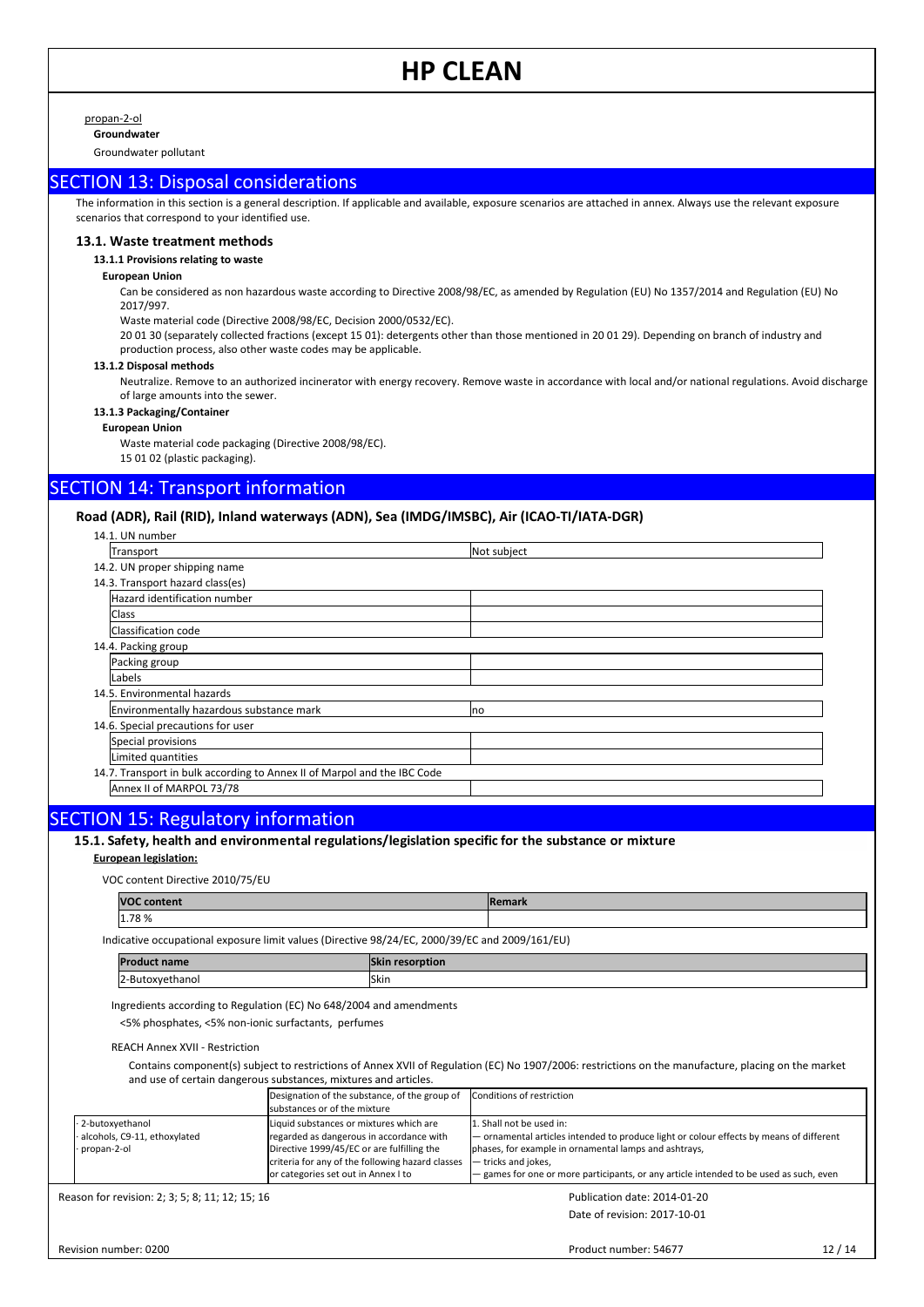|                                                                                               | Regulation (EC) No 1272/2008:<br>(a) hazard classes 2.1 to 2.4, 2.6 and 2.7, 2.8<br>and 2, 2.14 categories 1 and 2, 2.15 types A to<br>F;<br>(b) hazard classes 3.1 to 3.6, 3.7 adverse<br>effects on sexual function and fertility or on<br>development, 3.8 effects other than narcotic<br>effects, 3.9 and 3.10;<br>(c) hazard class 4.1;<br>(d) hazard class 5.1. | with ornamental aspects,<br>2. Articles not complying with paragraph 1 shall not be placed on the market.<br>types A and B, 2.9, 2.10, 2.12, 2.13 categories 1 3. Shall not be placed on the market if they contain a colouring agent, unless required for<br>fiscal reasons, or perfume, or both, if they:<br>- can be used as fuel in decorative oil lamps for supply to the general public, and,<br>- present an aspiration hazard and are labelled with R65 or H304,<br>4. Decorative oil lamps for supply to the general public shall not be placed on the market<br>unless they conform to the European Standard on Decorative oil lamps (EN 14059) adopted<br>by the European Committee for Standardisation (CEN).<br>5. Without prejudice to the implementation of other Community provisions relating to the<br>classification, packaging and labelling of dangerous substances and mixtures, suppliers shall<br>ensure, before the placing on the market, that the following requirements are met:<br>a) lamp oils, labelled with R65 or H304, intended for supply to the general public are visibly,<br>legibly and indelibly marked as follows: "Keep lamps filled with this liquid out of the reach of<br>children"; and, by 1 December 2010, "Just a sip of lamp oil - or even sucking the wick of<br>lamps - may lead to life-threatening lung damage";<br>b) grill lighter fluids, labelled with R65 or H304, intended for supply to the general public are<br>legibly and indelibly marked by 1 December 2010 as follows: "Just a sip of grill lighter may<br>lead to life threatening lung damage";<br>c) lamp oils and grill lighters, labelled with R65 or H304, intended for supply to the general<br>public are packaged in black opaque containers not exceeding 1 litre by 1 December 2010.<br>6. No later than 1 June 2014, the Commission shall request the European Chemicals Agency<br>to prepare a dossier, in accordance with Article 69 of the present Regulation with a view to<br>ban, if appropriate, grill lighter fluids and fuel for decorative lamps, labelled R65 or H304,<br>intended for supply to the general public.<br>7. Natural or legal persons placing on the market for the first time lamp oils and grill lighter<br>fluids, labelled with R65 or H304, shall by 1 December 2011, and annually thereafter, provide<br>data on alternatives to lamp oils and grill lighter fluids labelled R65 or H304 to the competent<br>authority in the Member State concerned. Member States shall make those data available to<br>the Commission.' |  |
|-----------------------------------------------------------------------------------------------|-----------------------------------------------------------------------------------------------------------------------------------------------------------------------------------------------------------------------------------------------------------------------------------------------------------------------------------------------------------------------|-------------------------------------------------------------------------------------------------------------------------------------------------------------------------------------------------------------------------------------------------------------------------------------------------------------------------------------------------------------------------------------------------------------------------------------------------------------------------------------------------------------------------------------------------------------------------------------------------------------------------------------------------------------------------------------------------------------------------------------------------------------------------------------------------------------------------------------------------------------------------------------------------------------------------------------------------------------------------------------------------------------------------------------------------------------------------------------------------------------------------------------------------------------------------------------------------------------------------------------------------------------------------------------------------------------------------------------------------------------------------------------------------------------------------------------------------------------------------------------------------------------------------------------------------------------------------------------------------------------------------------------------------------------------------------------------------------------------------------------------------------------------------------------------------------------------------------------------------------------------------------------------------------------------------------------------------------------------------------------------------------------------------------------------------------------------------------------------------------------------------------------------------------------------------------------------------------------------------------------------------------------------------------------------------------------------------------------------------------------------------------------------------------------------------------------------------------------------------------------------------------------------------------------------------------------------------------------------|--|
| propan-2-ol                                                                                   | Substances classified as flammable gases<br>category 1 or 2, flammable liquids categories 1<br>2 or 3, flammable solids category 1 or 2,                                                                                                                                                                                                                              | 1. Shall not be used, as substance or as mixtures in aerosol dispensers where these aerosol<br>lispensers are intended for supply to the general public for entertainment and decorative,<br>purposes such as the following:<br>substances and mixtures which, in contact with - metallic glitter intended mainly for decoration,                                                                                                                                                                                                                                                                                                                                                                                                                                                                                                                                                                                                                                                                                                                                                                                                                                                                                                                                                                                                                                                                                                                                                                                                                                                                                                                                                                                                                                                                                                                                                                                                                                                                                                                                                                                                                                                                                                                                                                                                                                                                                                                                                                                                                                                         |  |
|                                                                                               | water, emit flammable gases, category 1, 2 or<br>3, pyrophoric liquids category 1 or pyrophoric<br>solids category 1, regardless of whether they<br>appear in Part 3 of Annex VI to that Regulation<br>or not.                                                                                                                                                        | - artificial snow and frost,<br>- "whoopee" cushions,<br>- silly string aerosols,<br>- imitation excrement,<br>- horns for parties,<br>- decorative flakes and foams,<br>— artificial cobwebs,<br>- stink bombs.<br>2. Without prejudice to the application of other Community provisions on the classification,<br>packaging and labelling of substances, suppliers shall ensure before the placing on the<br>market that the packaging of aerosol dispensers referred to above is marked visibly, legibly<br>and indelibly with:<br>"For professional users only".<br>3. By way of derogation, paragraphs 1 and 2 shall not apply to the aerosol dispensers<br>referred to Article 8 (1a) of Council Directive 75/324/EEC.<br>4. The aerosol dispensers referred to in paragraphs 1 and 2 shall not be placed on the market<br>unless they conform to the requirements indicated.                                                                                                                                                                                                                                                                                                                                                                                                                                                                                                                                                                                                                                                                                                                                                                                                                                                                                                                                                                                                                                                                                                                                                                                                                                                                                                                                                                                                                                                                                                                                                                                                                                                                                                       |  |
| <b>National legislation Belgium</b><br><b>HP CLEAN</b><br>No data available                   |                                                                                                                                                                                                                                                                                                                                                                       |                                                                                                                                                                                                                                                                                                                                                                                                                                                                                                                                                                                                                                                                                                                                                                                                                                                                                                                                                                                                                                                                                                                                                                                                                                                                                                                                                                                                                                                                                                                                                                                                                                                                                                                                                                                                                                                                                                                                                                                                                                                                                                                                                                                                                                                                                                                                                                                                                                                                                                                                                                                           |  |
| 2-butoxyethanol                                                                               |                                                                                                                                                                                                                                                                                                                                                                       |                                                                                                                                                                                                                                                                                                                                                                                                                                                                                                                                                                                                                                                                                                                                                                                                                                                                                                                                                                                                                                                                                                                                                                                                                                                                                                                                                                                                                                                                                                                                                                                                                                                                                                                                                                                                                                                                                                                                                                                                                                                                                                                                                                                                                                                                                                                                                                                                                                                                                                                                                                                           |  |
| Résorption peau                                                                               | l'agent dans l'air.                                                                                                                                                                                                                                                                                                                                                   | 2-Butoxyéthanol; D; La mention "D" signifie que la résorption de l'agent, via la peau, les muqueuses ou les yeux, constitue<br>une partie importante de l'exposition totale. Cette résorption peut se faire tant par contact direct que par présence de                                                                                                                                                                                                                                                                                                                                                                                                                                                                                                                                                                                                                                                                                                                                                                                                                                                                                                                                                                                                                                                                                                                                                                                                                                                                                                                                                                                                                                                                                                                                                                                                                                                                                                                                                                                                                                                                                                                                                                                                                                                                                                                                                                                                                                                                                                                                   |  |
| <b>National legislation The Netherlands</b><br><b>HP CLEAN</b>                                |                                                                                                                                                                                                                                                                                                                                                                       |                                                                                                                                                                                                                                                                                                                                                                                                                                                                                                                                                                                                                                                                                                                                                                                                                                                                                                                                                                                                                                                                                                                                                                                                                                                                                                                                                                                                                                                                                                                                                                                                                                                                                                                                                                                                                                                                                                                                                                                                                                                                                                                                                                                                                                                                                                                                                                                                                                                                                                                                                                                           |  |
| Waterbezwaarlijkheid                                                                          | B(4)                                                                                                                                                                                                                                                                                                                                                                  |                                                                                                                                                                                                                                                                                                                                                                                                                                                                                                                                                                                                                                                                                                                                                                                                                                                                                                                                                                                                                                                                                                                                                                                                                                                                                                                                                                                                                                                                                                                                                                                                                                                                                                                                                                                                                                                                                                                                                                                                                                                                                                                                                                                                                                                                                                                                                                                                                                                                                                                                                                                           |  |
| 2-butoxyethanol<br>Huidopname (wettelijk)                                                     | 2-Butoxyethanol; H                                                                                                                                                                                                                                                                                                                                                    |                                                                                                                                                                                                                                                                                                                                                                                                                                                                                                                                                                                                                                                                                                                                                                                                                                                                                                                                                                                                                                                                                                                                                                                                                                                                                                                                                                                                                                                                                                                                                                                                                                                                                                                                                                                                                                                                                                                                                                                                                                                                                                                                                                                                                                                                                                                                                                                                                                                                                                                                                                                           |  |
| <b>National legislation France</b><br><b>HP CLEAN</b><br>No data available<br>2-butoxyethanol |                                                                                                                                                                                                                                                                                                                                                                       |                                                                                                                                                                                                                                                                                                                                                                                                                                                                                                                                                                                                                                                                                                                                                                                                                                                                                                                                                                                                                                                                                                                                                                                                                                                                                                                                                                                                                                                                                                                                                                                                                                                                                                                                                                                                                                                                                                                                                                                                                                                                                                                                                                                                                                                                                                                                                                                                                                                                                                                                                                                           |  |
| Risque de pénétration<br>percutanée                                                           | 2-Butoxyéthanol; PP                                                                                                                                                                                                                                                                                                                                                   |                                                                                                                                                                                                                                                                                                                                                                                                                                                                                                                                                                                                                                                                                                                                                                                                                                                                                                                                                                                                                                                                                                                                                                                                                                                                                                                                                                                                                                                                                                                                                                                                                                                                                                                                                                                                                                                                                                                                                                                                                                                                                                                                                                                                                                                                                                                                                                                                                                                                                                                                                                                           |  |
| <b>National legislation Germany</b>                                                           |                                                                                                                                                                                                                                                                                                                                                                       |                                                                                                                                                                                                                                                                                                                                                                                                                                                                                                                                                                                                                                                                                                                                                                                                                                                                                                                                                                                                                                                                                                                                                                                                                                                                                                                                                                                                                                                                                                                                                                                                                                                                                                                                                                                                                                                                                                                                                                                                                                                                                                                                                                                                                                                                                                                                                                                                                                                                                                                                                                                           |  |
| <b>HP CLEAN</b><br>WGK                                                                        |                                                                                                                                                                                                                                                                                                                                                                       | 1; Classification water polluting based on the components in compliance with Verwaltungsvorschrift wassergefährdender                                                                                                                                                                                                                                                                                                                                                                                                                                                                                                                                                                                                                                                                                                                                                                                                                                                                                                                                                                                                                                                                                                                                                                                                                                                                                                                                                                                                                                                                                                                                                                                                                                                                                                                                                                                                                                                                                                                                                                                                                                                                                                                                                                                                                                                                                                                                                                                                                                                                     |  |
|                                                                                               | (AwSV) of 18 April 2017                                                                                                                                                                                                                                                                                                                                               | Stoffe (VwVwS) of 27 July 2005 (Anhang 4) and Verordnung über Anlagen zum Umgang mit wassergefährdenden Stoffen                                                                                                                                                                                                                                                                                                                                                                                                                                                                                                                                                                                                                                                                                                                                                                                                                                                                                                                                                                                                                                                                                                                                                                                                                                                                                                                                                                                                                                                                                                                                                                                                                                                                                                                                                                                                                                                                                                                                                                                                                                                                                                                                                                                                                                                                                                                                                                                                                                                                           |  |
|                                                                                               |                                                                                                                                                                                                                                                                                                                                                                       |                                                                                                                                                                                                                                                                                                                                                                                                                                                                                                                                                                                                                                                                                                                                                                                                                                                                                                                                                                                                                                                                                                                                                                                                                                                                                                                                                                                                                                                                                                                                                                                                                                                                                                                                                                                                                                                                                                                                                                                                                                                                                                                                                                                                                                                                                                                                                                                                                                                                                                                                                                                           |  |
| Reason for revision: 2; 3; 5; 8; 11; 12; 15; 16                                               |                                                                                                                                                                                                                                                                                                                                                                       | Publication date: 2014-01-20<br>Date of revision: 2017-10-01                                                                                                                                                                                                                                                                                                                                                                                                                                                                                                                                                                                                                                                                                                                                                                                                                                                                                                                                                                                                                                                                                                                                                                                                                                                                                                                                                                                                                                                                                                                                                                                                                                                                                                                                                                                                                                                                                                                                                                                                                                                                                                                                                                                                                                                                                                                                                                                                                                                                                                                              |  |
| Revision number: 0200                                                                         |                                                                                                                                                                                                                                                                                                                                                                       | 13/14<br>Product number: 54677                                                                                                                                                                                                                                                                                                                                                                                                                                                                                                                                                                                                                                                                                                                                                                                                                                                                                                                                                                                                                                                                                                                                                                                                                                                                                                                                                                                                                                                                                                                                                                                                                                                                                                                                                                                                                                                                                                                                                                                                                                                                                                                                                                                                                                                                                                                                                                                                                                                                                                                                                            |  |